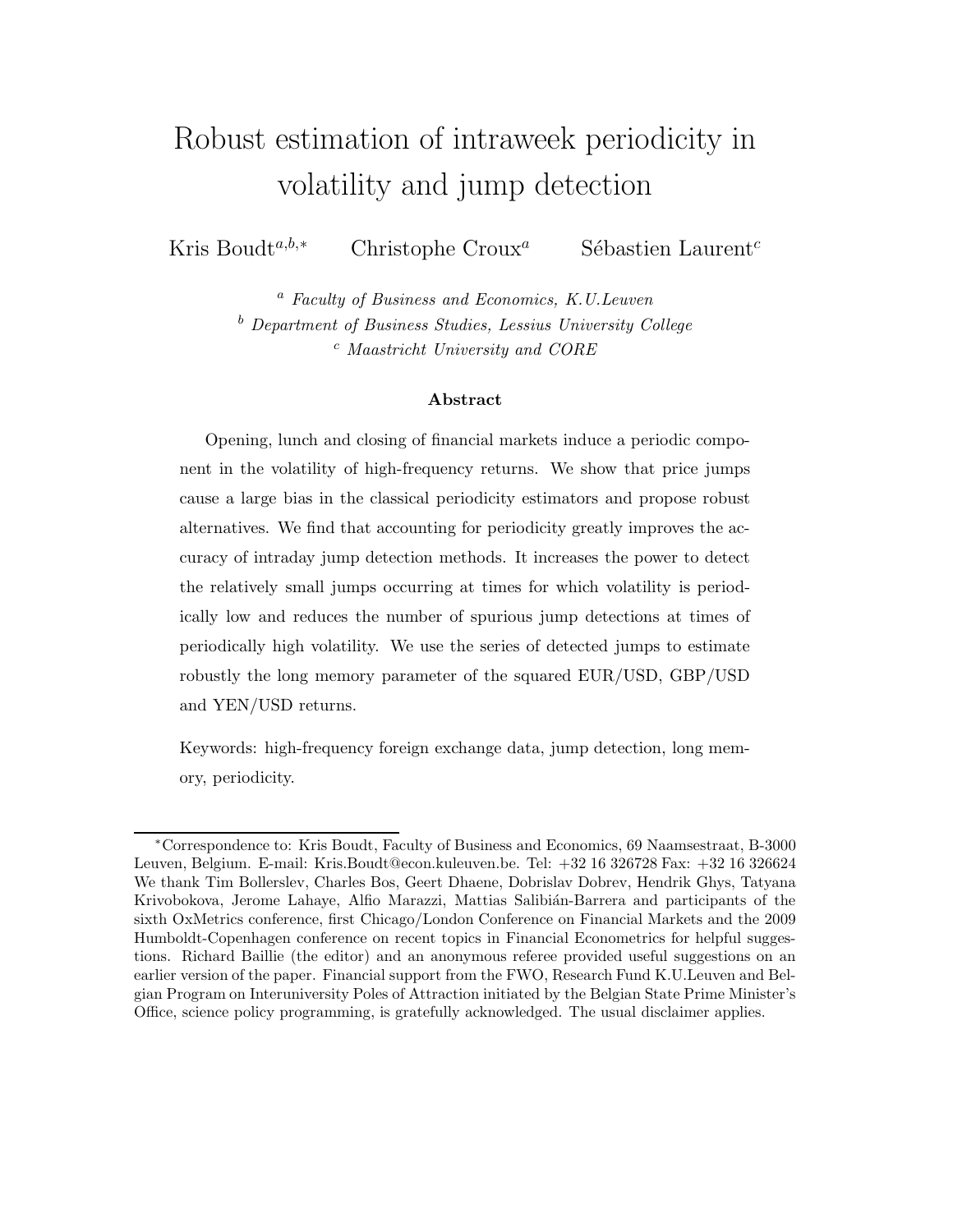### 1 Introduction

Price jumps and the periodic behavior of intraday volatility due to opening, lunch and closing of financial markets are salient features of high-frequency price series. Andersen and Bollerslev (1997b) and Andersen et al (2007a) document the importance of allowing for jumps and for periodicity of intraday volatility in the nonparametric estimation and forecasting of volatility, but treat these two features separately. Periodicity estimates that are robust to price jumps are needed for disentangling the periodic variation in volatility and the impact of news on intraday volatility (Dominguez and Panthaki, 2006), forecasting of intraday variance (Martens et al., 2002), efficient estimation of daily volatility using high-frequency returns (Areal and Taylor, 2002; Bos, 2008) and, as we show in this paper, for intraday jump detection.

Neglecting the potential presence of jumps when estimating the periodic component of intraday volatility can cause a large estimation bias. Andersen et al. (2001) find that removing one observation from the sample completely changes the estimated volatility pattern reported by Ito et al. (1998). Andersen et al. (2007b) note that jump detection based on comparing standardized intraday returns with critical values of the normal distribution "will tend to over-reject the diffusive null hypothesis whenever there is substantial intraday variation in volatility".

The contribution of this paper is twofold. First of all, we propose in Section 2 estimators for the periodic component in intraday volatility that are robust to price jumps. These estimators are robustifications of Andersen and Bollerslev (1997b) and Taylor and Xu (1997)'s periodicity estimators. Our second contribution is to show in Section 3 that the robust periodicity estimate can be used to increase the accuracy of the non-parametric intraday jump detection methods proposed by Andersen et al. (2007b) and Lee and Mykland (2008). Sections 2 and 3 conclude with an application of the methods to the 5-minute EUR/USD, GBP/USD and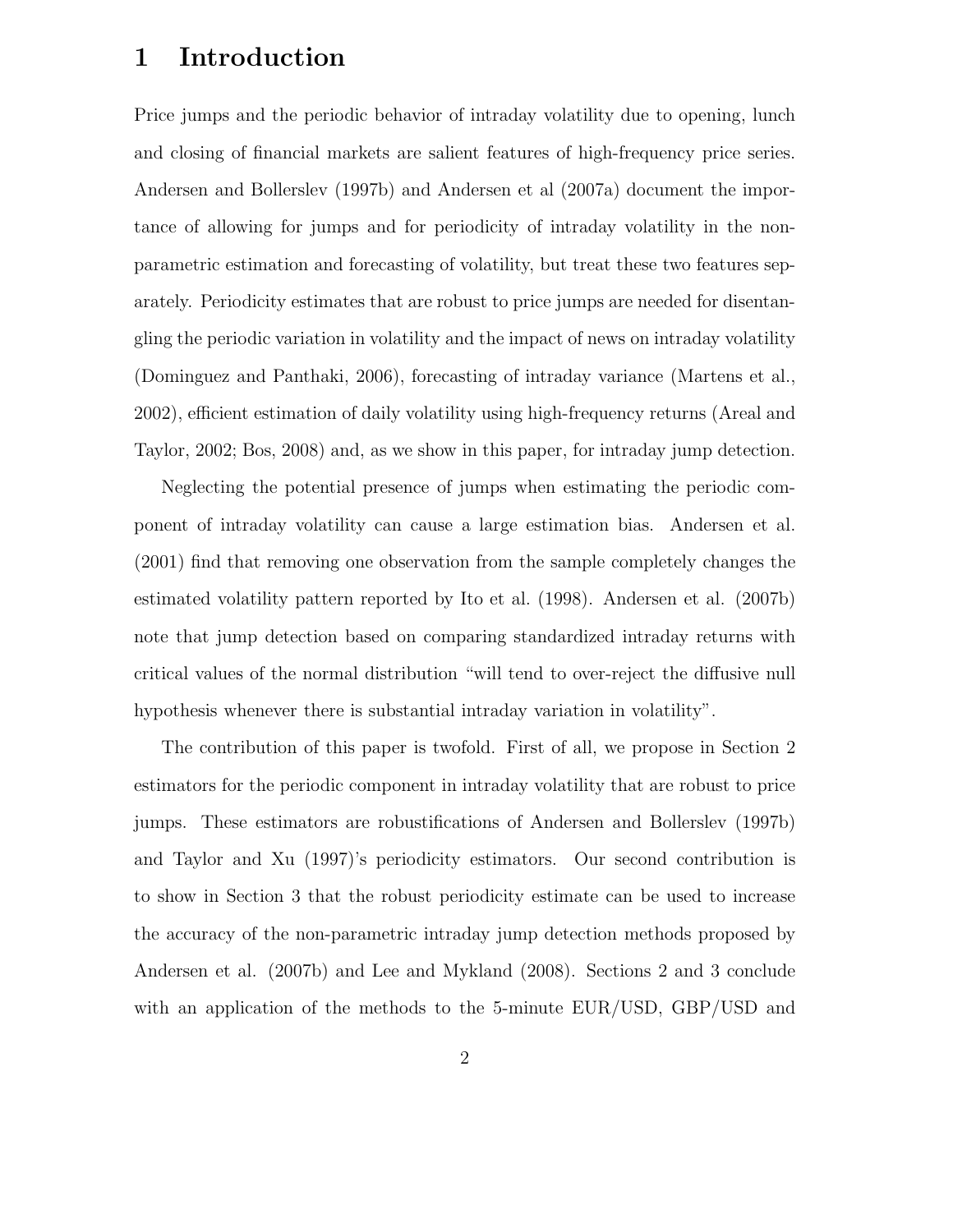### 2 Robust estimation of intraweek periodicity

This section proposes robust estimators for the intraweek periodic pattern in the volatility of high-frequency return series. We begin with an empirical illustration to motivate the need for such methods.

For foreign exchange data, the monthly employment report on Friday 8:30 EST is directly associated to a large proportion of the price jumps in the data. This can be seen easily in Figure 1 where, on the left hand side, we report the boxplots of all 5-minute EUR/USD returns between 8:00 and 9:00 EST observed on Fridays in January 2001-December 2004 and on the right hand side only for those Fridays without employment report. The returns are standardized by a robust estimate of the average level of daily volatility.<sup>1</sup> In both boxplots we see that the boxplots first widen between 8:00 and 8:30 EST and then shrink again. There is a large number of outliers in the returns for the 8:30-8:35 EST interval. These outlying returns correspond to jumps in the price series. Comparing the boxplots in the left and right panel of Figure 1, we see that most of these outlying returns occur on days with a scheduled release of the employment report.

In the bottom panel of Figure 1 we plot the non-parametric periodicity estimator of Taylor and Xu (1997) for all 5-minute intervals on Friday. Note that the concentration of large price jumps between 8:30-8:35 EST leads to a sharp increase in the periodicity estimator and that this peak reduces by almost forty per cent if the days with employment report release are removed from the sample. The sharp increase in the Taylor-Xu standard deviation based periodicity estimate is thus due to the

<sup>&</sup>lt;sup>1</sup>More details on the data are given in Subsection 2.4. The exact definition of the robust volatility estimate and Taylor-Xu periodicity estimate are given in Subsection 2.1.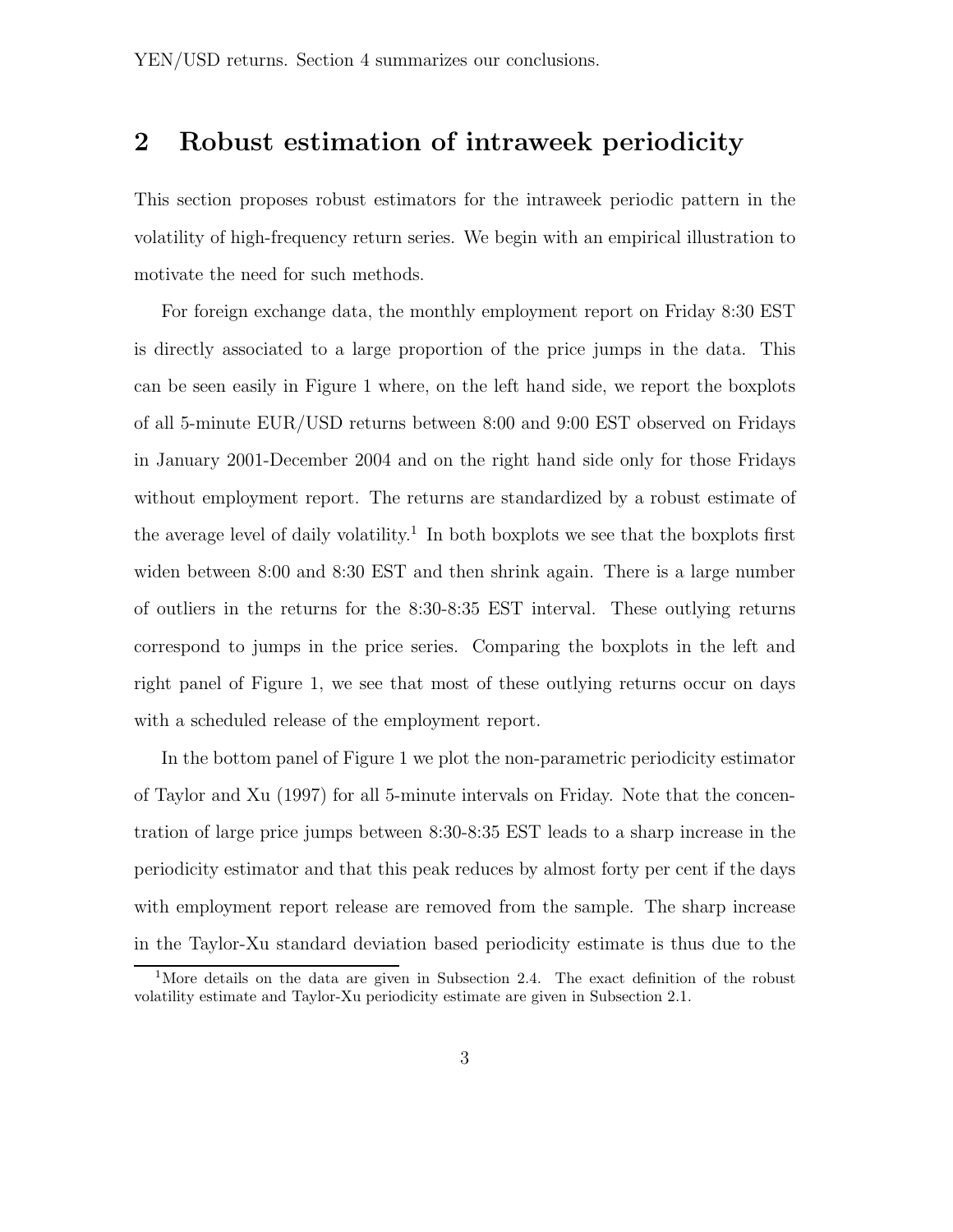

Figure 1: Illustration of the need for robust estimates of periodicity for 5-minute EUR/USD returns observed on Fridays. The returns are standardized by a robust estimate of the average level of daily volatility.

outlying returns.

Clearly, conditioning on the days without any news, would lead to a too small sample. Since the employment report has a monthly frequency, removing the Fridays with a scheduled employment report release already leads to removing 25% of the Friday returns in the data. Conditioning on more types of macroeconomic news releases would reduce the estimation sample further and still provides no guarantee that the final data set will be outlier-free. Finally, it should be emphasized that it is not the event of releasing news that explains price changes, but the surprise content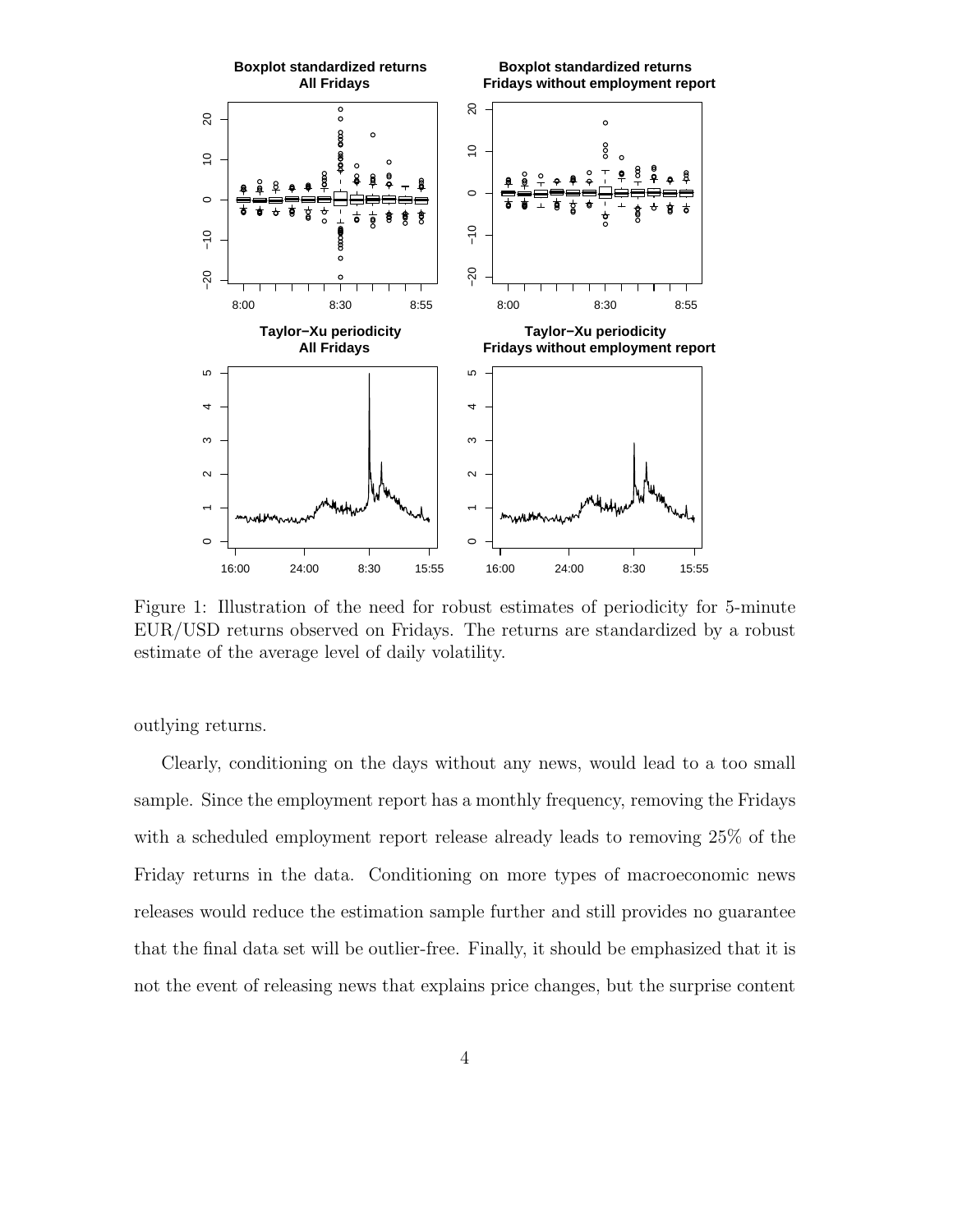of the news release. For practical estimation of the periodicity in intraday volatility a robust estimator is thus needed. In the next subsections such an estimator is developed.

We suppose that our estimation sample consists of  $T$  days of  $M$  equally-spaced and continuously compounded intraday return observations  $r_i$   $(i = 1, \ldots, MT)$  of a financial asset. As usual when dealing with intraday data, we exclude overnight returns from the analysis. We normalize the length of one trading day to unity such that  $\Delta = 1/M$  equals the time elapsed between two consecutive return observations. Hence,  $r_i$  equals the return over the time interval  $[(i - 1)\Delta, i\Delta]$ .

Our main interest is in the estimation of the conditional standard deviation  $\sigma_i$  of the high-frequency return  $r_i$ . This is a difficult quantity to estimate and therefore usually more structure is imposed on the process. In the seminal papers of Andersen and Bollerslev (1997b) and Andersen and Bollerslev (1998b), the authors implicitly assume that the return  $r_i$  is a normal random variable with zero mean and that the standard deviation  $\sigma_i$  can be rewritten as the product between a deterministic component  $f_i$  and an average volatility factor which is constant in a "local window" around  $r_i$ . This yields the following data generating process for the high-frequency return

$$
r_i = f_i s_i u_i,\tag{2.1}
$$

where  $u_i \stackrel{i.i.d.}{\sim} N(0,1)$ . The factor  $f_i$  is supposed to be a deterministic function of periodic variables such as the time of the day, the day of the week and macroeconomic news announcements. The decomposition  $\sigma_i = f_i s_i$ , with  $s_i$  constant over the local window, is unique under the standardization condition that the squared periodicity factor has mean one over a local window. Similar standardization conditions have been considered in the literature, but ours has the advantage that under model (2.1)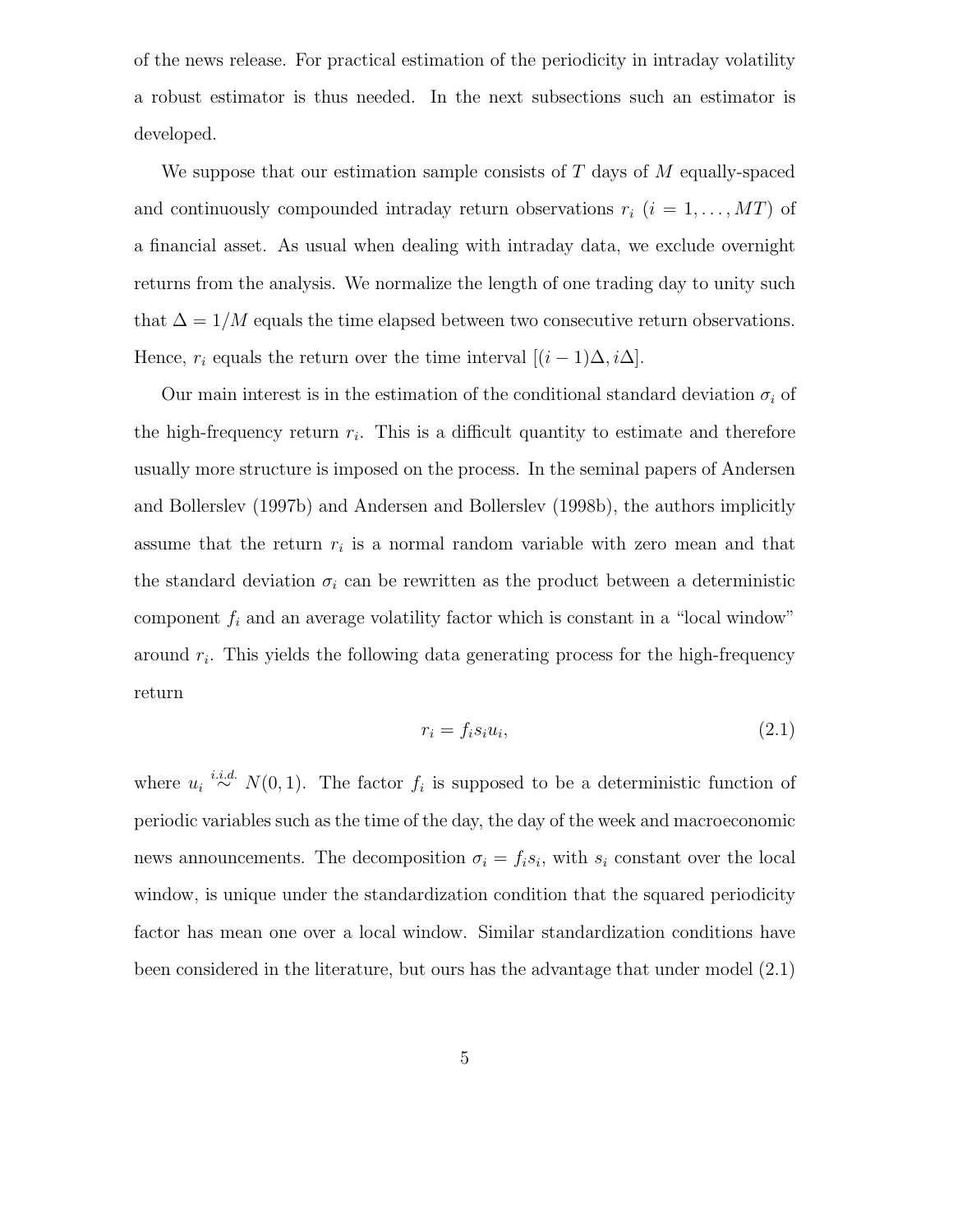the periodicity pattern has no influence on the total variance over the local window.<sup>2</sup>

The value and the interpretation of the factor  $f_i$  depend thus on the choice of local window. In this paper the local windows are obtained by a division of  $[0, T]$  in time intervals of length  $\lambda$ <sup>3</sup>. As such, the MT observations are divided in groups of  $|\lambda/\Delta|$  contiguous observations. Denote by  $N_i$  the collection of indices j that belong to the same window as  $i$ . The standardization condition that the squared periodicity factor has mean one over the local window thus implies that for all  $i = 1, \ldots, TM$ 

$$
\frac{1}{\lfloor \lambda/\Delta \rfloor} \sum_{j \in N_i} f_j^2 = 1. \tag{2.2}
$$

For descriptive studies of periodicity in intraday volatility of exchange rate data such as the 5-minute EUR/USD returns, it is common to set  $\lambda$  to one day (Andersen and Bollerslev, 1997b, 1998b). For the intraday jump tests based on the absolute return divided by a robust estimate of the scale of the returns in a local window of length  $\lambda$ , the choice of  $\lambda$  determines the accuracy of the local scale estimate. This choice is based on the trade-off that on the one hand we need a sufficiently large number of observations in the local window and on the other hand we need that, over the local window, the change in the (periodicity adjusted) volatility is negligible. While for intraday jump detection using tick by tick data of a liquid financial asset  $\lambda$  can be as small as 15 minutes, intraday jump detection using 5 or 15 minute returns requires a  $\lambda$  of one day (see e.g. Andersen et al., 2007b, and Lee and Mykland, 2008).

The returns in  $(2.1)$  can be seen as discrete changes of the underlying continuous-

<sup>2</sup>Taylor and Xu (1997) impose that the mean squared periodicity factor equals one over the whole cycle and not only over the local window. Andersen and Bollerslev (1997b) impose that the mean of the periodicity factor (and not the squared periodicity factor) equals one over the day.

<sup>3</sup>Our definition of windows is slightly different than in Lee and Mykland (2008), where the window equals the time period of length  $\lambda$  that immediately precedes the return for which the presence of jumps is tested. The exact definition of the window does not matter as long as it is reasonable to assume that  $\sigma_i^2/f_i^2$  is approximately constant within the local window.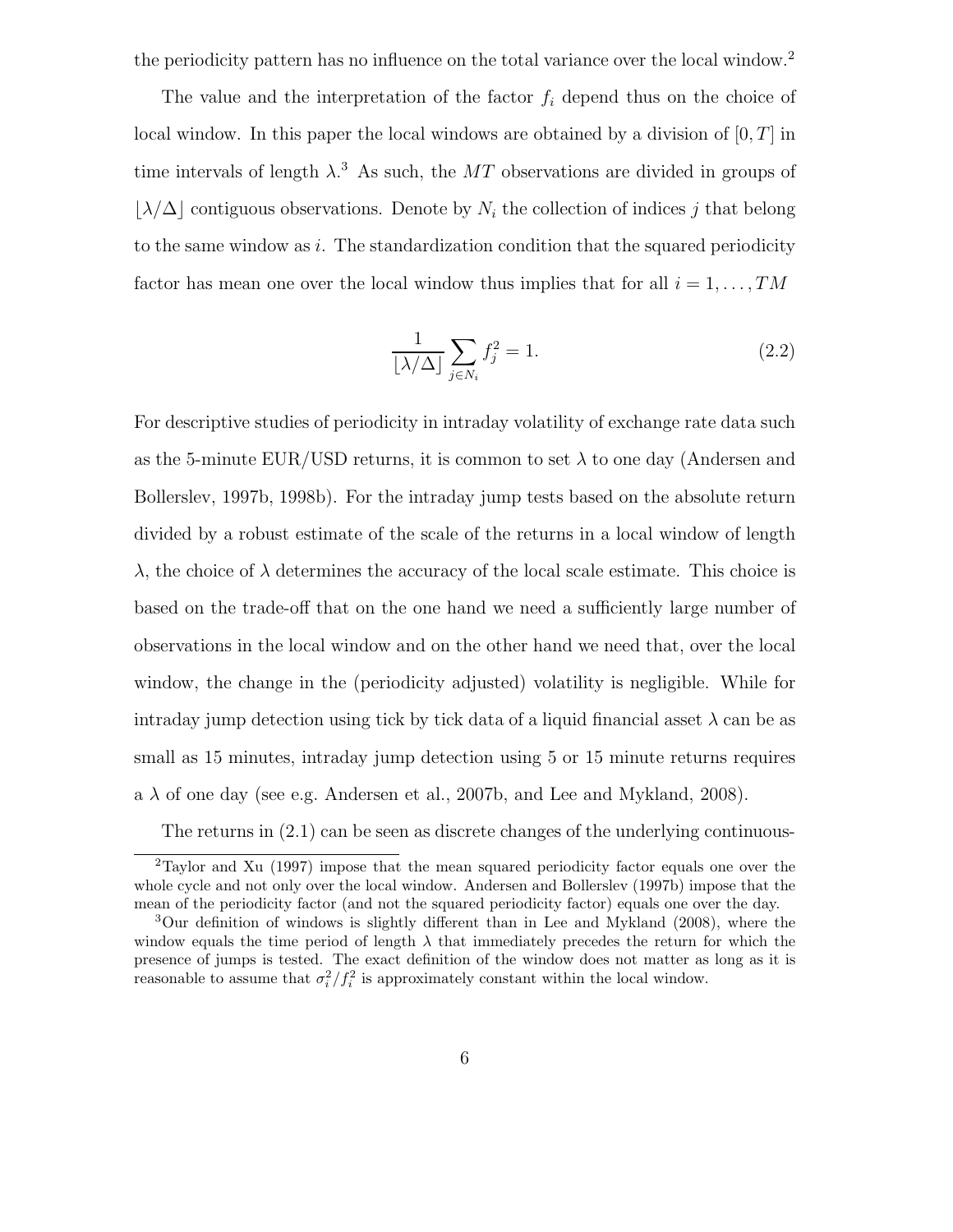time log-price process, i.e.  $r_i = p(i\Delta) - p((i-1)\Delta)$ . Model (2.1) is motivated by the idea that this log-price process follows a Brownian SemiMartingale (BSM) diffusion. Under the BSM model the log-price follows a diffusion consisting of the sum of a conditionally normal random process with mean  $\mu(s)ds$  and variance  $\sigma^2(s)ds$ . Let  $w(s)$  be a standard Brownian motion, then a BSM log-price diffusion admits the following representation

BSM: 
$$
dp(s) = \mu(s)ds + \sigma(s)dw(s)
$$
. (2.3)

Throughout, we will be operating with sufficiently high-frequency return series such that the mean process can be safely ignored. This explains why in  $(2.1)$  the mean return is set to zero. The spot volatility  $\sigma(s)$  has typically a slowly time-varying part and a periodic possibly rapidly varying component. The first component is modeled in  $(2.1)$  by the  $s_i$  which is assumed to be constant over the local window. The second component corresponds to the periodicity factor  $f_i$  in  $(2.1)$ .

A more realistic representation of the data is that the log-price process  $p(s)$ follows a Brownian SemiMartingale with Finite Activity Jumps (BSMFAJ) diffusion

BSMFAJ: 
$$
dp(s) = \mu(s)ds + \sigma(s)dw(s) + \kappa(s)dq(s)
$$
, (2.4)

where the occurrence of jumps is governed by a finite activity counting process  $q(s)$ and the size of the jumps is given by  $\kappa(s)$  (see e.g. Andersen et al., 2007b, and Lee and Mykland, 2008).<sup>4</sup> This suggests the following discrete time model

$$
r_i = f_i s_i u_i + a_i,\tag{2.5}
$$

<sup>&</sup>lt;sup>4</sup>A count process is defined to be of finite activity if the change in the count process over any interval of time is finite with probability one.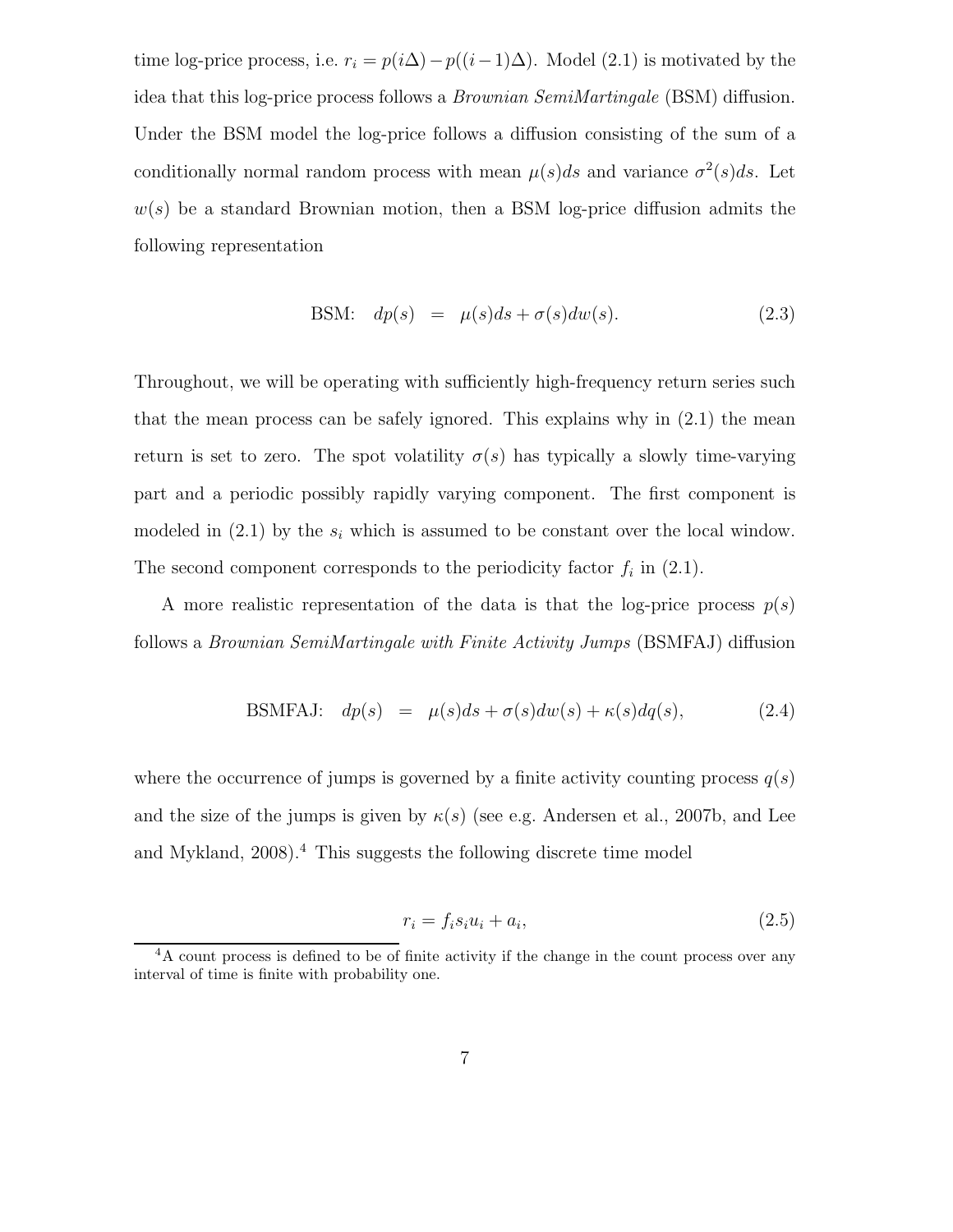where  $f_i$ ,  $s_i$  and  $u_i$  are as in (2.1) and where  $a_i$  is a random variable that is zero for most of the observations. For the intervals  $[(i - 1)\Delta, i\Delta]$  in which jumps occur,  $a_i$ is non-zero and can be seen as an additive outlier with respect to  $f_i s_i u_i$ .

We use this very simple model to robustly estimate the deterministic component in the volatility of the returns standardized with a robust estimate of the average volatility of the  $r_j$ 's belonging to the same local window as  $r_i$ . For this standardization we use the square root of a normalized version of Barndorff-Nielsen and Shephard (2004)'s realized bipower variation over the local window

$$
\hat{s}_i = \sqrt{\frac{\pi}{2} \frac{1}{\lfloor \lambda/\Delta \rfloor - 1} \sum_{l=j+2}^{j+\lfloor \lambda/\Delta \rfloor} |r_l||r_{l-1}|},
$$
\n(2.6)

where  $r_{j+1}, \ldots, r_{j+\lfloor \lambda/\Delta \rfloor}$  are the  $\lfloor \lambda/\Delta \rfloor$  returns in a local window of length  $\lambda$  around  $r_i$ .

The estimation of the periodic component in intraday volatility is based on the standardized high-frequency return

$$
\overline{r}_i = r_i / \hat{s}_i. \tag{2.7}
$$

We have that under model (2.5) and in the absence of jumps in the interval  $[(i -$ 1) $\Delta, i\Delta$ ,  $\overline{r}_i$  is asymptotically normally distributed with mean zero and variance equal to the squared periodicity factor. This result suggests to estimate the periodicity factor using either a non-parametric or parametric estimator of the scale of the standardized returns  $\overline{r}_i$ . Such an estimator has to be robust to price jumps.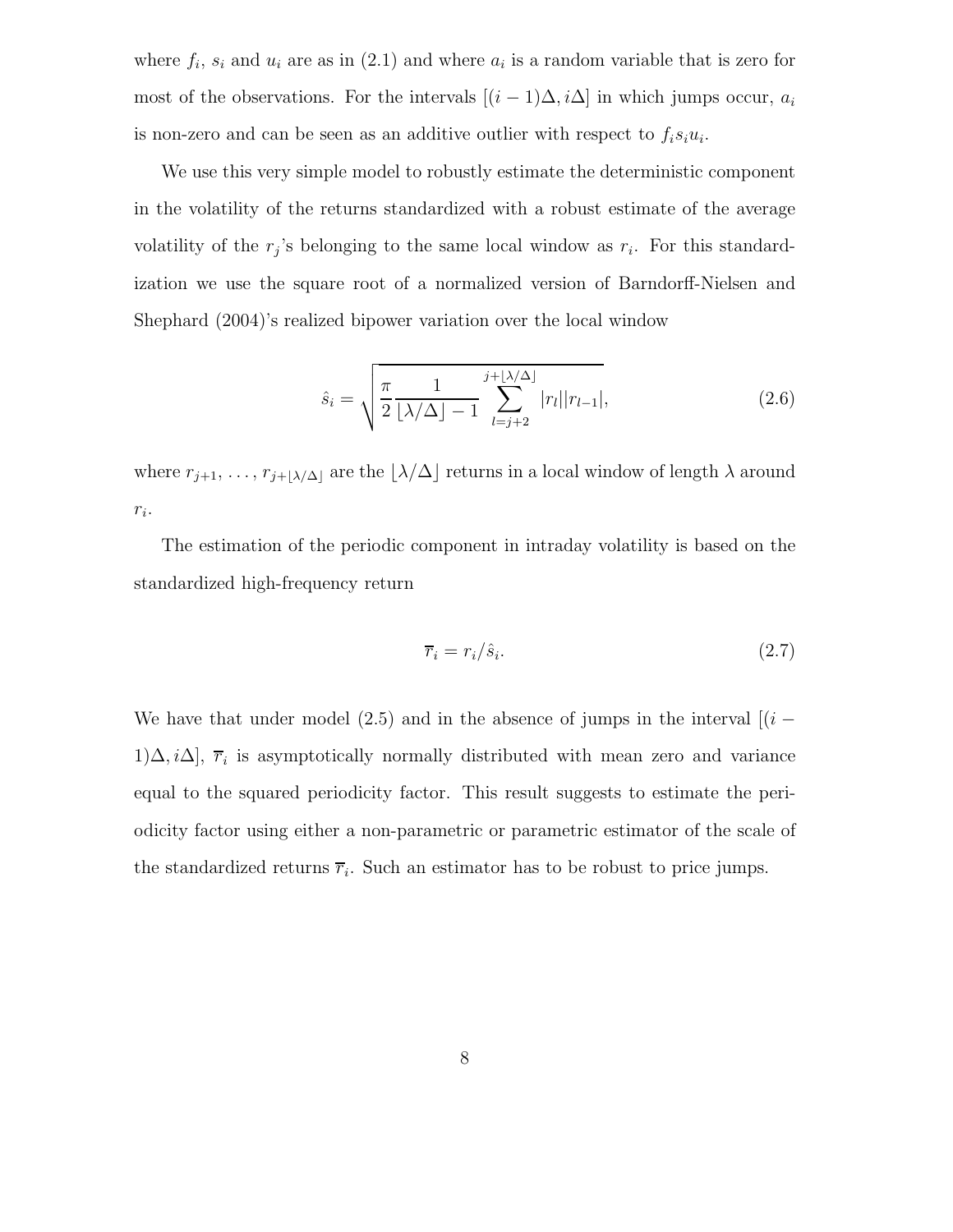### 2.1 Non-parametric estimation of periodicity

The non-parametric periodicity estimator is based on a scale estimate of the standardized returns that share the same periodicity factor. Let  $\overline{r}_{1,i}, \ldots, \overline{r}_{n_i,i}$  be the set of standardized returns having the same periodicity factor as  $\overline{r}_i$ . If the periodicity factor depends only on the time of the day and day of the week at which  $r_i$  is observed, we have that  $\overline{r}_{1,i}, \ldots, \overline{r}_{n_i,i}$  are the returns observed on the same time of the day and day of the week as  $r_i$ .

The non-parametric periodicity estimator proposed by Taylor and Xu (1997) is based on the Standard Deviation (SD) of all standardized returns belonging to the same local window as  $\overline{r}_i$ , i.e.  $SD_i = \sqrt{\frac{1}{n_i} \sum_{j=1}^{n_i} \overline{r}_{j,i}^2}$ . The SD periodicity estimator equals

$$
\hat{f}_i^{\text{SD}} = \frac{\text{SD}_i}{\sqrt{\frac{1}{[\lambda/\Delta]}\sum_{j \in N_i} \text{SD}_j^2}}.
$$
\n(2.8)

The denominator in (2.8) ensures that the standardization condition in (2.2) is met.

In the absence of jumps, the SD is efficient since the standardized returns are normally distributed. In the presence of jumps, the SD estimator is strongly biased, since it suffices that one observation in the sample is affected by an arbitrarily large jump to make the periodicity estimate extremely large. Our proposal is to replace the standard deviation in (2.8) by a robust estimator.

Amongst the large number of robust scale estimators available in the literature, we recommend the use of the Shortest Half scale estimator proposed by Rousseeuw and Leroy (1988). It has the property of being, among a wide class of scale estimators, the estimator for which jumps can cause the smallest maximum bias possible (Martin and Zamar, 1993). For the definition of the Shortest Half (ShortH) scale estimator, we need the corresponding order statistics  $\overline{r}_{(1),i}, \ldots, \overline{r}_{(n_i),i}$  such that  $\overline{r}_{(1),i} \leq \overline{r}_{(2),i} \leq \ldots \leq \overline{r}_{(n_i),i}$ . The shortest half scale is the smallest length of all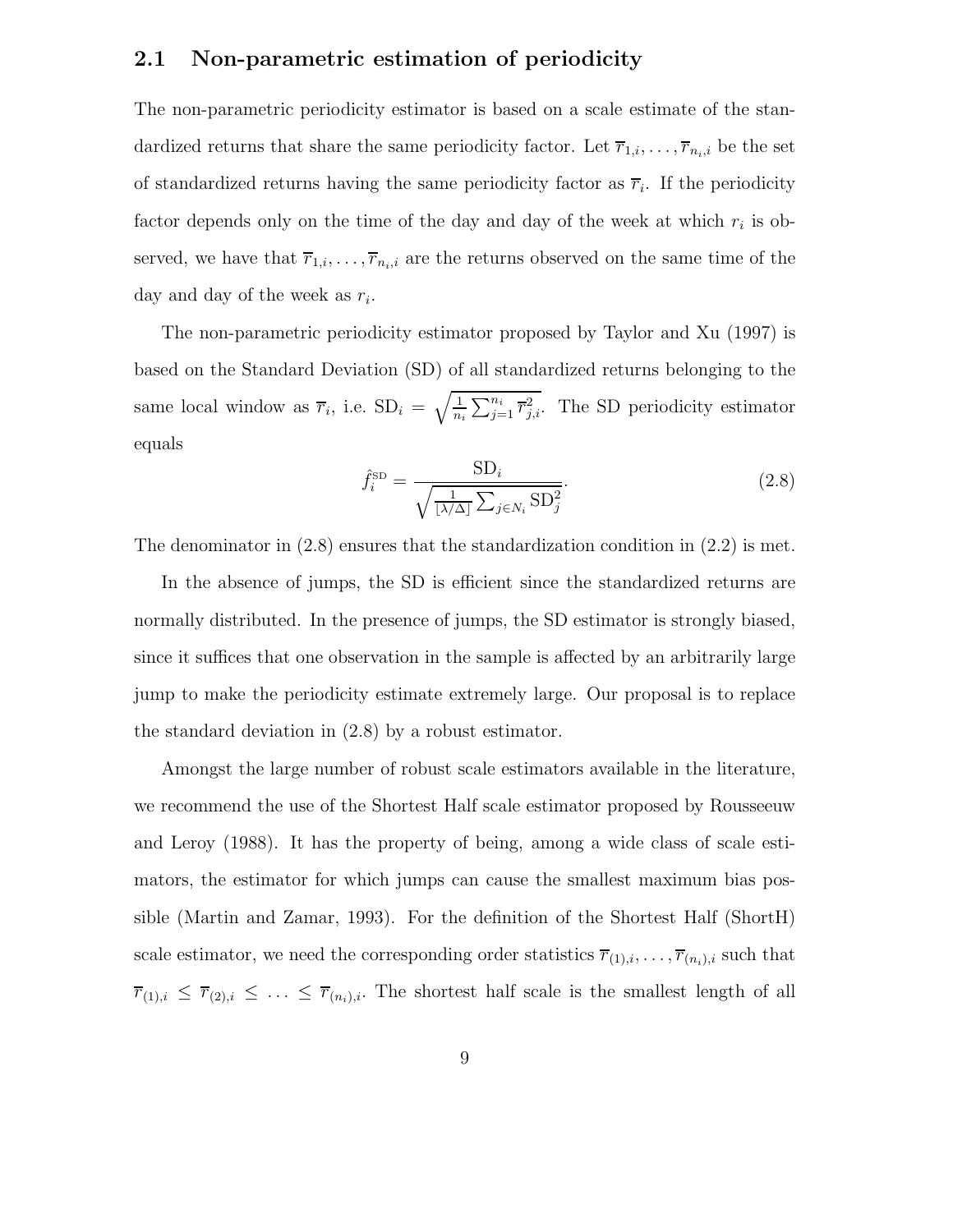"halves" consisting of  $h_i = \lfloor n_i/2 \rfloor + 1$  contiguous order statistics:

ShortH<sub>i</sub> = 0.741 · min{
$$
\overline{r}_{(h_i),i} - \overline{r}_{(1),i}, \ldots, \overline{r}_{(n_i),i} - \overline{r}_{(n_i-h_i+1),i}
$$
} (2.9)

Analogous to the SD estimator in (2.8), the ShortH estimator for the periodicity factor of  $r_i$  equals

$$
\hat{f}_i^{\text{ShortH}} = \frac{\text{ShortH}_i}{\sqrt{\frac{1}{\lfloor \lambda/\Delta \rfloor} \sum_{j \in N_i} \text{ShortH}_j^2}}.
$$
\n(2.10)

The ShortH is highly robust to jumps, but it has only a 37% efficiency under normality of the  $\overline{r}_i$ 's (Rousseeuw and Leroy, 1988). A more efficient estimator than the ShortH, having also a high robustness to jumps, is obtained using the Weighted Standard Deviation (WSD), where the weights depend on the value of the standardized return divided by the ShortH periodicity estimate

$$
\hat{f}_i^{\text{WSD}} = \frac{\text{WSD}_i}{\sqrt{\frac{1}{[\lambda/\Delta]}\sum_{j \in N_i} \text{WSD}_j^2}},\tag{2.11}
$$

with

$$
WSD_j = \sqrt{1.081 \cdot \frac{\sum_{l=1}^{n_j} w_{l,j} \overline{r}_{l,j}^2}{\sum_{l=1}^{n_j} w_{l,j}}}.
$$
\n(2.12)

The weights are given by  $w_{l,j} = w(\overline{r}_{l,j}/\hat{f}_j^{\text{ShortH}})$  where we use as a weight function  $w(z) = 1$  if  $z^2 \le 6.635$  and 0 otherwise. The threshold 6.635 equals the 99% quantile of the  $\chi^2$  distribution with one degree of freedom. If there are no price jumps, the WSD gives a zero weight to on average  $1\%$  of the returns. If there are jumps, more observations are downweighted. The WSD in (2.12) has a 69% efficiency under normality of the  $\overline{r}_i$ 's, as opposed to the 37% efficiency of the ShortH (see Boudt et al., 2008, for details).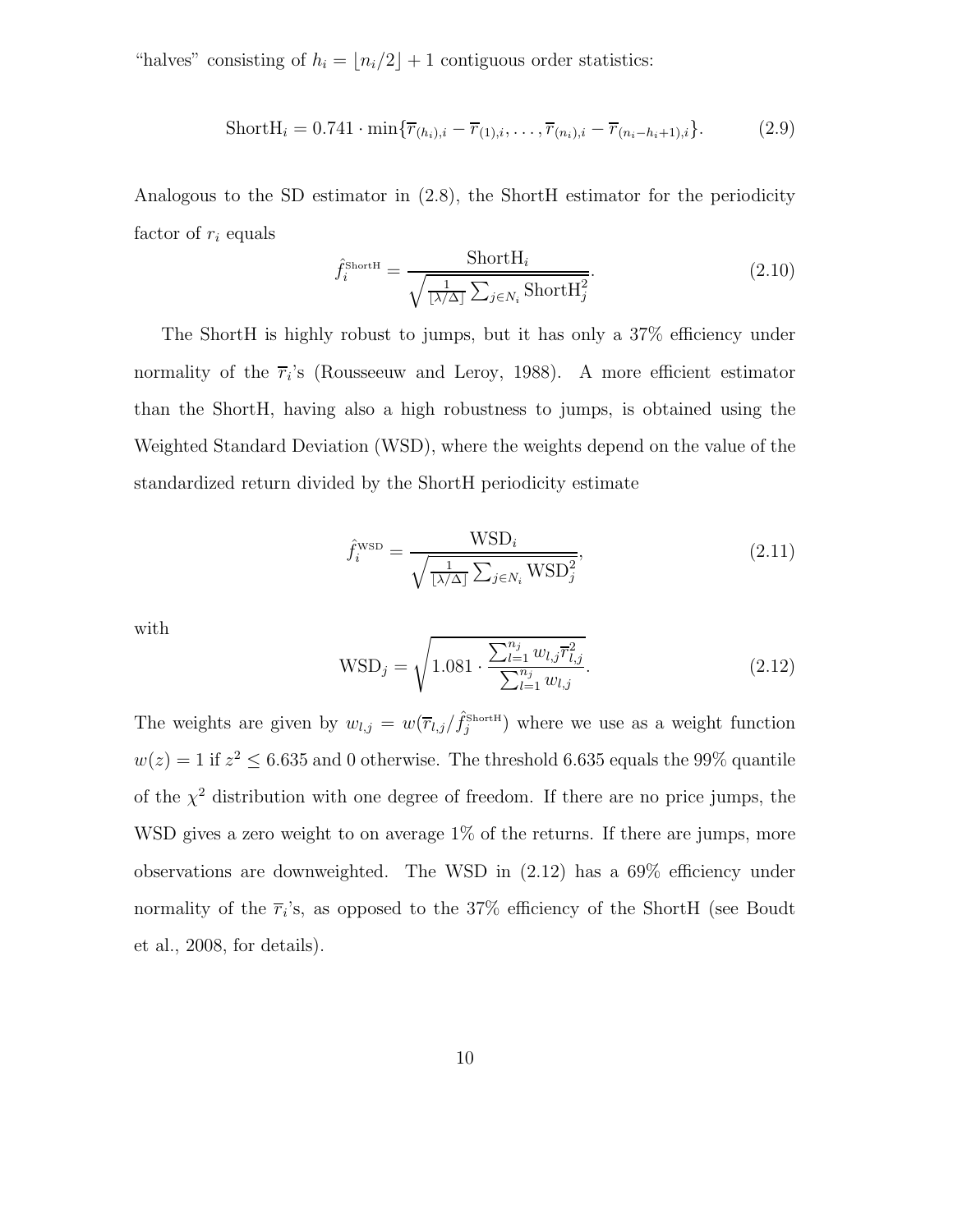#### 2.2 Parametric estimation of periodicity

The non-parametric estimators for the periodic component of intraday volatility use only the subset of the data for which the returns have the same periodicity factor. Andersen and Bollerslev (1997b) show that more efficient estimates can be obtained if the whole time series dimension of the data is used for the estimation of the periodicity process. They use the result that, in the absence of jumps, the standardized returns are normally distributed with mean zero and variance  $f_i^2$ . They consider the regression equation

$$
\log|\overline{r}_i| - c = \log f_i + \varepsilon_i,\tag{2.13}
$$

where the error term  $\varepsilon_i$  is i.i.d. distributed with mean zero and having the density function of the centered absolute value of the log of a standard normal random variable, i.e.

$$
g(z) = \sqrt{2/\pi} \exp[z + c - 0.5 \exp(2(z + c))].
$$
 (2.14)

The parameter  $c = -0.63518$  equals the mean of the log of the absolute value of a standard normal random variable. Andersen and Bollerslev (1997b) then propose to model  $\log f_i$  as a linear function of a vector of variables  $x_i$  (such as sinusoid and polynomial transformations of the time of the day)

$$
\log f_i = x_i' \theta_*,\tag{2.15}
$$

with  $\theta_*$  the true parameter value. Combining (2.13) with (2.15), we obtain the following regression equation

$$
\log|\overline{r}_i| - c = x_i'\theta_* + \varepsilon_i. \tag{2.16}
$$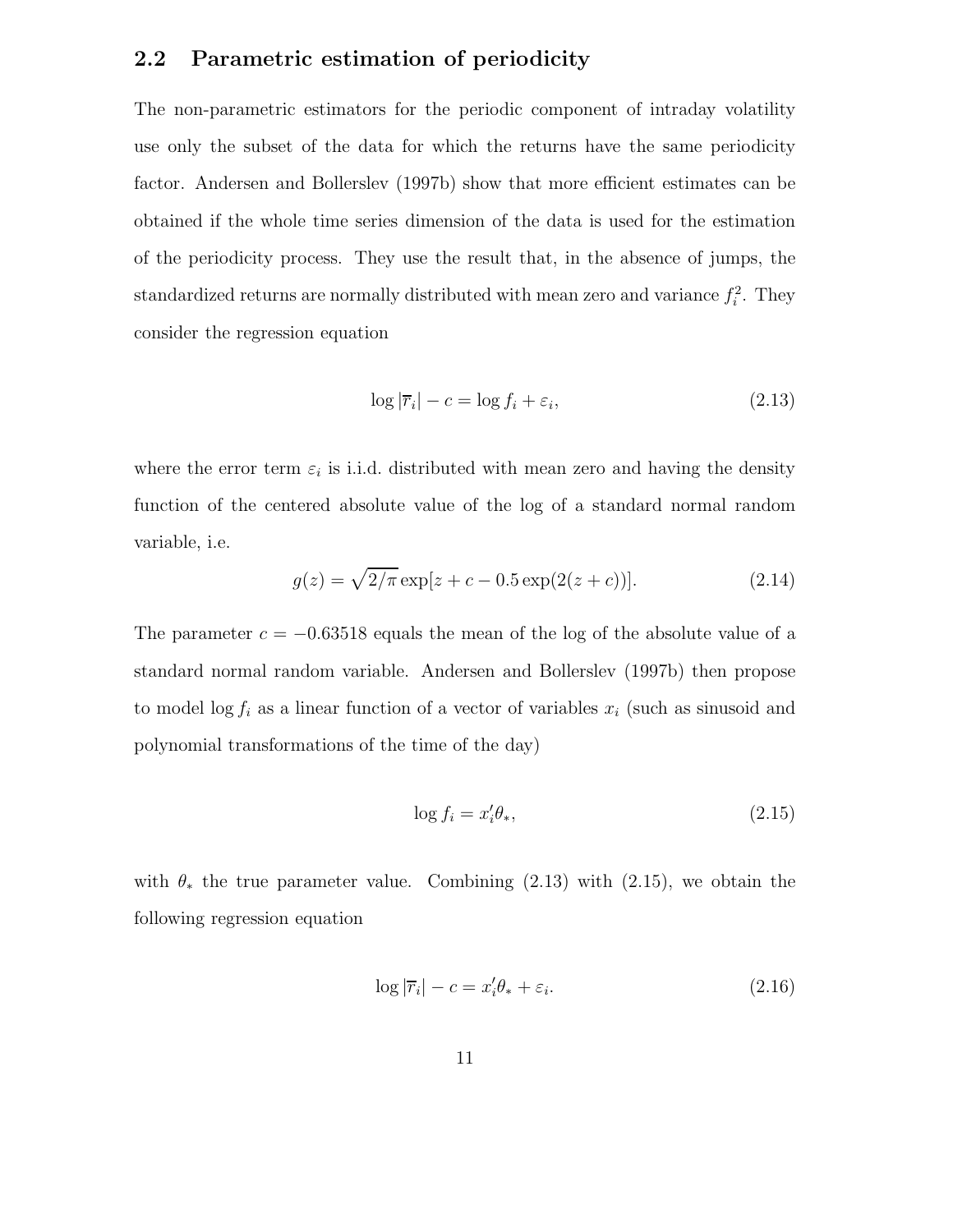The regression specification used in the empirical application of this paper is given in Appendix A.

It is common to estimate the parameter  $\theta_*$  in (2.16) by OLS. However, this approach is not efficient, since the error term is not normally distributed. The efficient estimator is the maximum likelihood estimator. Denote  $\rho^{OLS}(z) = z^2$  and let  $\rho^{\text{ML}}(z)$  be the negative log likelihood function

$$
\rho^{\text{ML}}(z) = -0.5 \log(2/\pi) - z - c + 0.5 \exp(2(z + c)).
$$

The OLS and ML estimates are given by

$$
\hat{\theta}^{\text{OLS}} = \operatorname{argmin}_{\theta} \frac{1}{MT} \sum_{i=1}^{MT} \rho^{\text{OLS}}(\varepsilon_{i,\theta}) \quad \text{and} \quad \hat{\theta}^{\text{ML}} = \operatorname{argmin}_{\theta} \frac{1}{MT} \sum_{i=1}^{MT} \rho^{\text{ML}}(\varepsilon_{i,\theta}), \quad (2.17)
$$

with  $\varepsilon_{i,\theta} = \log |\overline{r}_i| - c - x'_i \theta$ . These  $\rho$ -functions are called loss functions. The nonrobustness of the OLS and ML estimators to jumps is due to the unbounded effect an observation can have on their loss function. In the simulation study of Subsection 2.3 we find that in particular the ML estimator has a large bias in the presence of jumps. Martens et al. (2002) mention that the effect of jumps on the OLS estimator is attenuated because the regression is based on the log of the standardized returns, but solely a log-transformation is not sufficient to attain robustness to jumps.

As an alternative to the OLS and ML estimators, we propose to use the Truncated Maximum Likelihood (TML) estimator introduced by Marazzi and Yohai (2004). This estimator gives a zero weight to observations that are outliers according to the value of the ML loss function. In a first step the residuals are computed using the robust non-parametric estimator  $\hat{f}^{\text{wsp}}$  in (2.11). Let

$$
e_i^{\text{WSD}} = \log |\overline{r}_i| - c - \log \hat{f}_i^{\text{WSD}}.
$$
\n(2.18)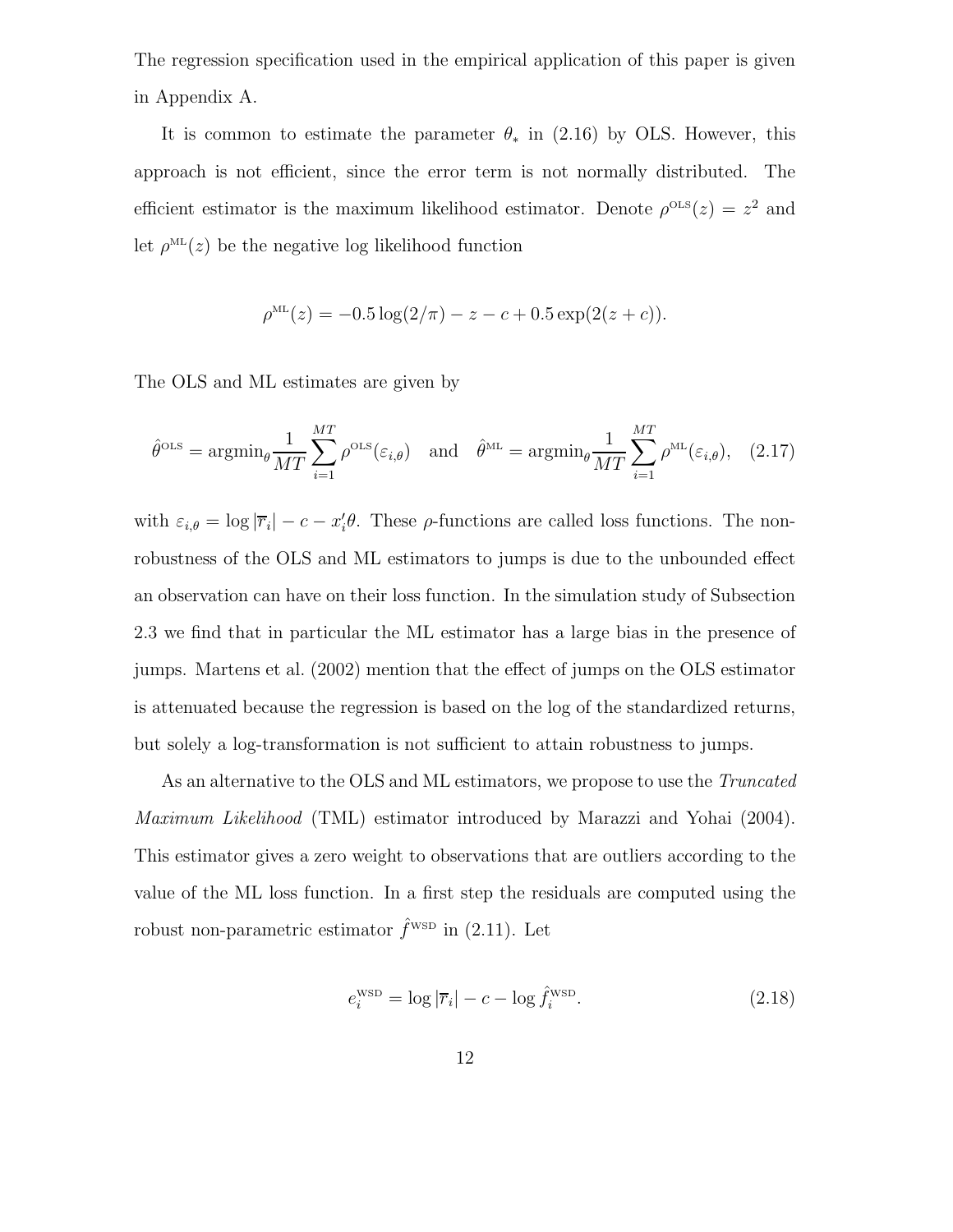Observations for which  $\rho^{\text{ML}}(e_i^{\text{WSD}})$  is large, have a low likelihood and are therefore likely to be outliers. Denote q an extreme upper quantile of the distribution of  $\varepsilon_i$ . The TML estimator is defined as

$$
\hat{\theta}^{\text{TML}} = \operatorname{argmin}_{\theta} \frac{1}{\sum_{i=1}^{MT} w_i} \sum_{i=1}^{MT} w_i \rho^{\text{ML}}(\varepsilon_{i,\theta}),
$$
\n(2.19)

with  $w_i = 1$  if  $\rho^{\text{ML}}(e_i^{\text{WSD}}) \leq \rho^{\text{ML}}(q)$  and 0 otherwise. Henceforth, we take q as the  $99.5\%$  quantile such that all observations with  $\rho^{\text{ML}}(e_i^{\text{WSD}}) > 3.36$  receive a zero weight in the objective function of the TML estimator. Like for the WSD, the choice of these thresholds implies that, if there are no price jumps, the TML gives a zero weight to on average 1% of the returns. If there are jumps, more observations are downweighted.

Like for the non-parametric periodicity estimators, we impose that the squared periodicity factor has mean one in the local window. The parametric estimate for the periodicity factor thus equals

$$
\hat{f}_i^{\text{TML}} = \frac{\exp x_i' \hat{\theta}^{\text{TML}}}{\sqrt{\frac{1}{\lfloor \lambda/\Delta \rfloor} \sum_{j \in N_i} (\exp x_i' \hat{\theta}^{\text{TML}})^2}},
$$
\n(2.20)

and similarly for  $\hat{f}_i^{\text{OLS}}$  and  $\hat{f}_i^{\text{ML}}$ .

### 2.3 Simulation study

In this section we use simulated data to evaluate the effect of jumps on the bias and efficiency of the periodicity estimators to jumps. Let  $w(s)$  and  $b(s)$  be two independent Brownian motions. We generate 5-minute returns from the BSMFAJ price diffusion in (2.4) with  $\mu(s) = 0$  and  $\sigma(s)$  specified as a multiplicative process of the periodicity function  $f(\tau(s))$ , which depends only on the time of the day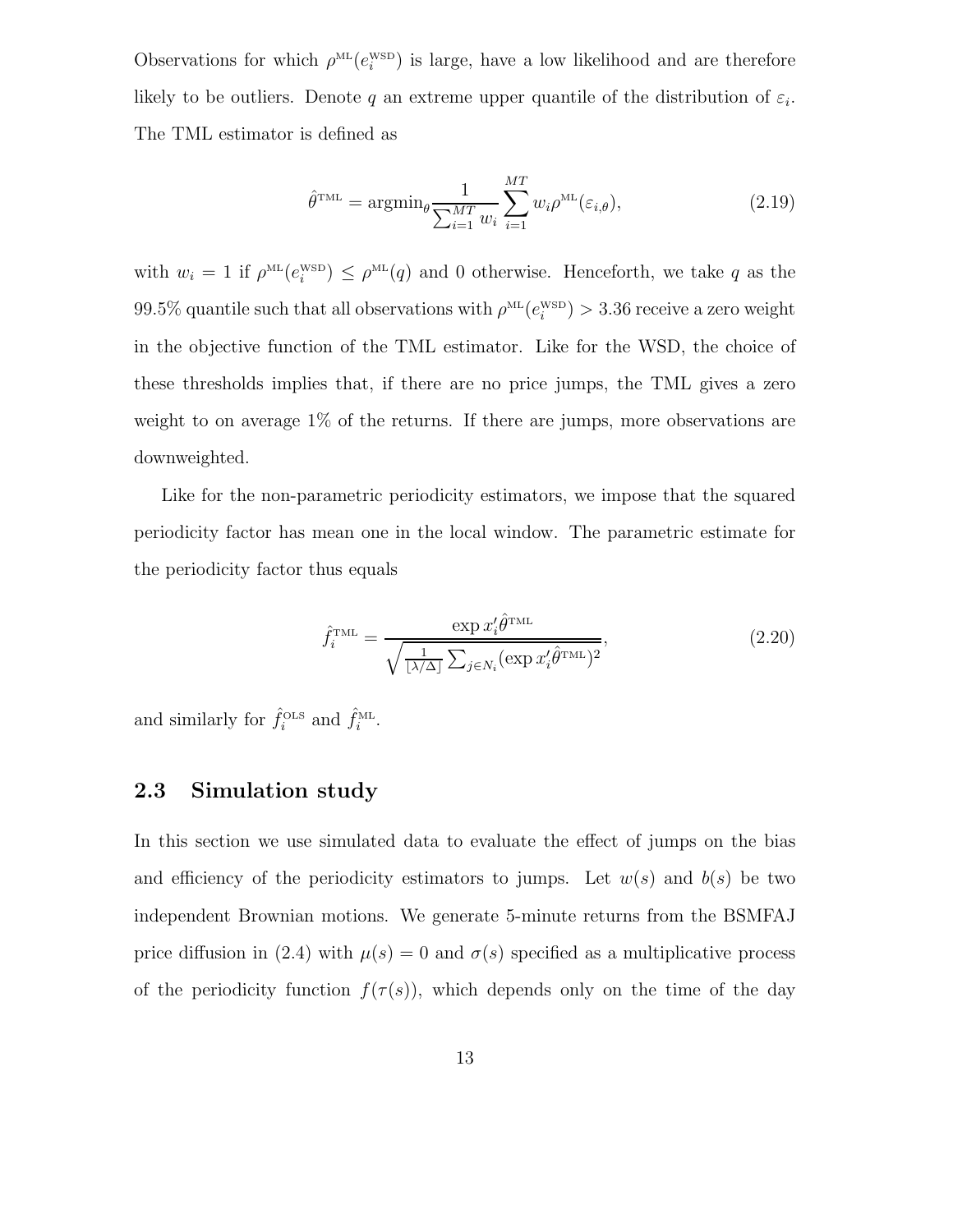$\tau(s) = s - \lfloor s \rfloor$ , and a GARCH diffusion process, i.e.

$$
\sigma(s) = f(s)\sigma_{\text{garch}}(s). \tag{2.21}
$$

The GARCH diffusion is calibrated as in Andersen and Bollerslev (1998a)

$$
d\sigma_{\text{garch}}^2(s) = -.035[\sigma_{\text{garch}}^2(s) - .636]ds + .144\sigma_{\text{garch}}^2(s)db(s). \tag{2.22}
$$

The periodicity function  $f(s)$  is modeled as a function of the intraday time. It has been calibrated at its TML estimate for the January 2001 - December 2004 5-minute EUR/USD returns. It is plotted in dashed line in Figure 2. The jump size  $\kappa(s)$  is modeled as the product between a uniformly distributed random variable on  $\sqrt{m}([-2,-1] \cup [1,2])$  and total spot volatility  $\sigma(s)$ . The parameter m determines the magnitude of the jumps. We set m equal to either 0.1 (small jumps) or 1 (large jumps). For  $m = 0.1$ , jumps cause about 20% of the daily variance of the returns. Finally, the jump occurrences  $q(s)$  are specified as a Poisson process with on average one jump per day. These jump occurrences are either independent of  $f$ , either occur only in the 16 five-minute intervals for which volatility is periodically the lowest  $(f < 0.777)$  or in the 16 five-minute intervals for which volatility is periodically the highest  $(f > 1.3)$ .

We simulate  $K = 500$  series of 500 days with 10 observations per 5-minute interval. Each day consists of 288 5-minute returns. The generated 5-minute return series is  $r_i = p(i/288) - p((i - 1)/288)$ , with  $i = 1, ..., 288 \cdot 500$ . The estimation of the periodicity factor is based on a local window length  $\lambda$  equal to one day.

We are interested in the effect of jumps on the bias and efficiency of the periodicity estimators. Recall that the non-parametric estimators use either the SD, ShortH or WSD as a scale estimator and that under the parametric approach, we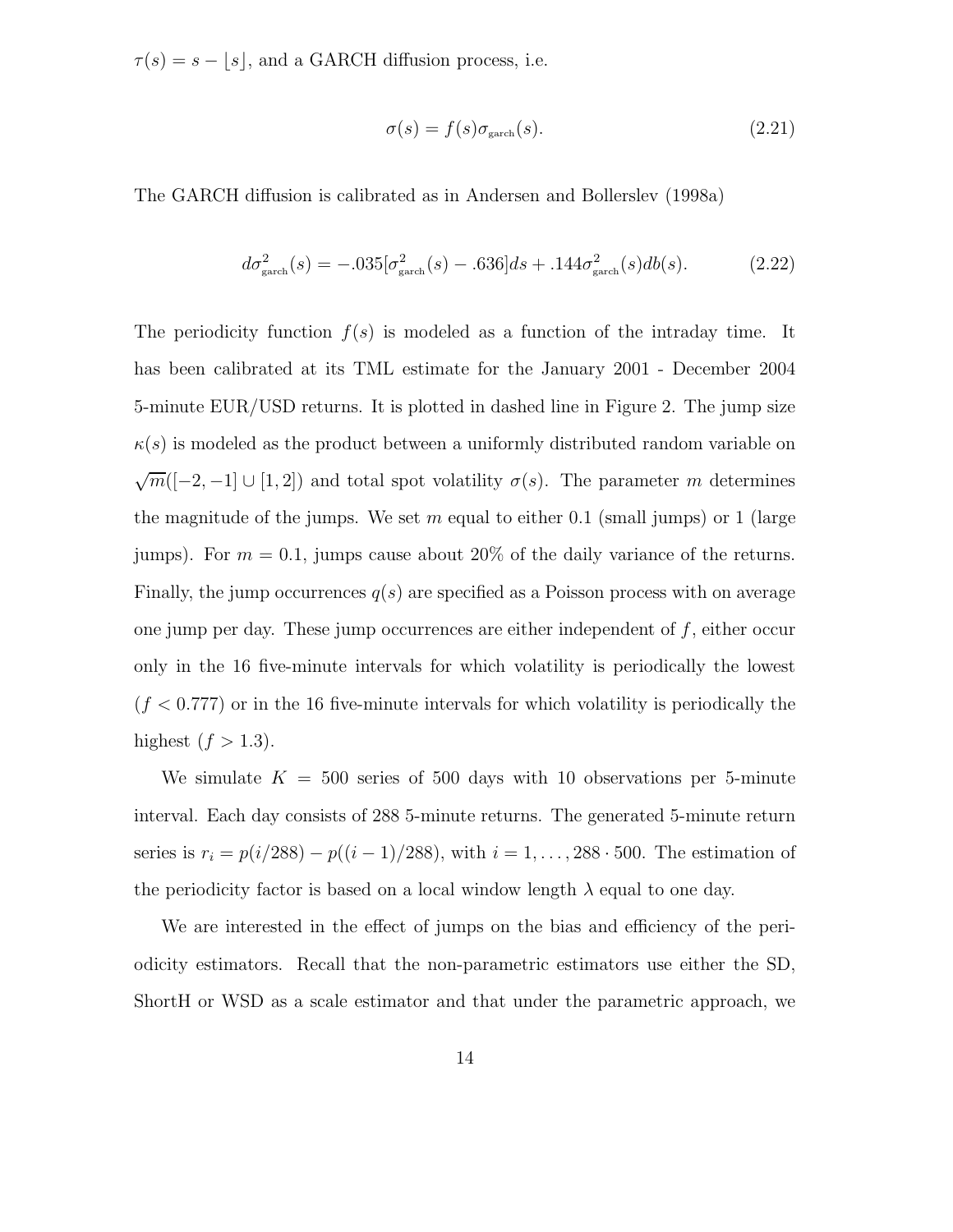

Figure 2: True periodicity function (dashed lines) versus the average estimate across the simulations (full line), for 6 different estimation procedures. The shaded region is the range between the 2.5% and 97.5% quantiles. All jumps occur when  $f < 0.777$ and jumps are small  $(m = 0.1)$ .

have the choice between the OLS, ML or TML parameter estimators. This yields a total of 6 estimation methods.

**Bias.** Figure 2 compares the true periodicity function  $f$  with the average estimate across the 500 simulations. The difference between both indicates the bias of the periodicity estimators caused by the price jumps. Jumps are small  $(m = 0.1)$  and their occurrences are concentrated on the intraday times for which  $f < 0.777$ . We see that the SD, ML and OLS estimators overestimate the periodic component for the intervals with jumps and underestimate it for the intervals without jumps. The WSD and TML estimators are the only estimators without visual evidence of a bias.

Efficiency. In Figure 2 we also report the 95% confidence bands. We see that, in the presence of jumps, the SD estimator has the largest standard error. More details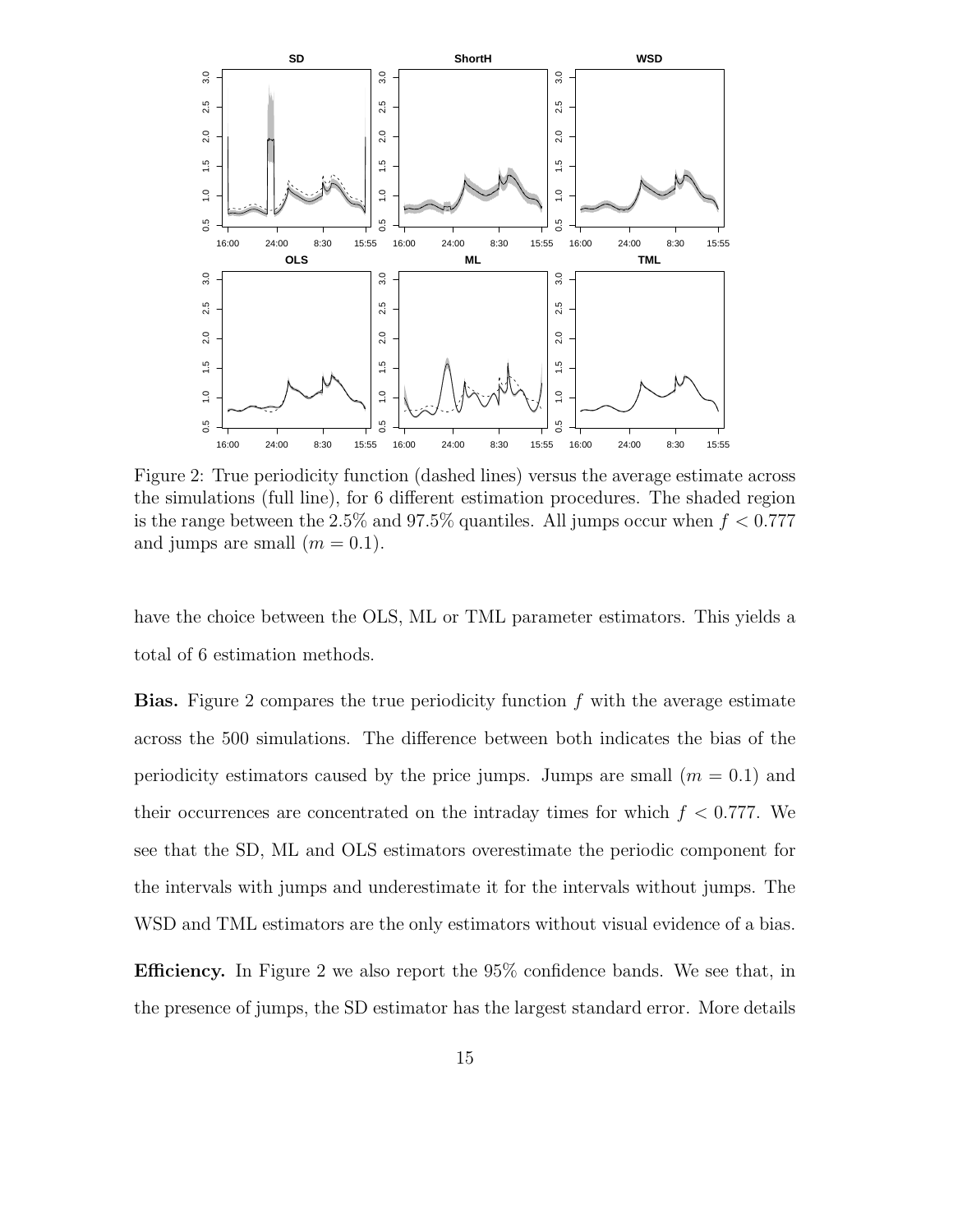Table 1: RMSE of estimators for the periodicity factor. Either no jumps or one jump per day. Jumps are small  $(m = 0.1)$  or large  $(m = 1)$  and their occurrences are either uniformly distributed over the day or concentrated on the parts of the day when volatility is periodically low  $(f < 0.777)$  or high  $(f > 1.333)$ .

|                      |       | non-parametric estimation |       | parametric estimation |       |       |  |  |
|----------------------|-------|---------------------------|-------|-----------------------|-------|-------|--|--|
| RMSE                 | SD.   | ShortH                    | WSD   | <b>OLS</b>            | МL    | TML   |  |  |
| No jumps             | 0.032 | 0.049                     | 0.038 | 0.014                 | 0.009 | 0.010 |  |  |
| $m = 0.1$ , uniform  | 0.080 | 0.050                     | 0.038 | 0.014                 | 0.022 | 0.010 |  |  |
| $m=1$ , uniform      | 0.269 | 0.050                     | 0.037 | 0.015                 | 0.076 | 0.010 |  |  |
| $m = 0.1, f < 0.777$ | 0.307 | 0.052                     | 0.038 | 0.029                 | 0.229 | 0.010 |  |  |
| $m = 1, f > 1.3$     | 0.223 | 0.055                     | 0.038 | 0.043                 | 0.204 | 0.010 |  |  |

on the relative efficiency of the estimators in the absence and presence of jumps are given in Table 1. It reports the root mean squared error (RMSE) of the estimators across the 500 simulations.

The first row in Table 1 reports the RMSE of the estimators if there are no price jumps. We see that all parametric estimators have a much lower RMSE than the non-parametric estimators. In the class of non-parametric estimators, the SD is the most efficient estimator. The ShortH has the largest RMSE and the RMSE of the WSD is between the RMSE of the SD and ShortH. For the parametric estimators, the ML estimator is efficient. The TML estimator is only slightly less efficient than the ML estimator and the OLS estimator has the largest RMSE of all parametric estimators.

Rows 2-5 of Table 1 report the RMSE for a log-price diffusion with on average one jump per day. We see that the RMSE of the SD in the presence of jumps is several times higher than its RMSE in the absence of jumps. Also the ML estimator is extremely sensitive to jumps. The RMSE of the ShortH, WSD, OLS and TML periodicity estimators is little affected by the inclusion of jumps in the price process. The robustness of the OLS estimator is surprising at first sight, but it corroborates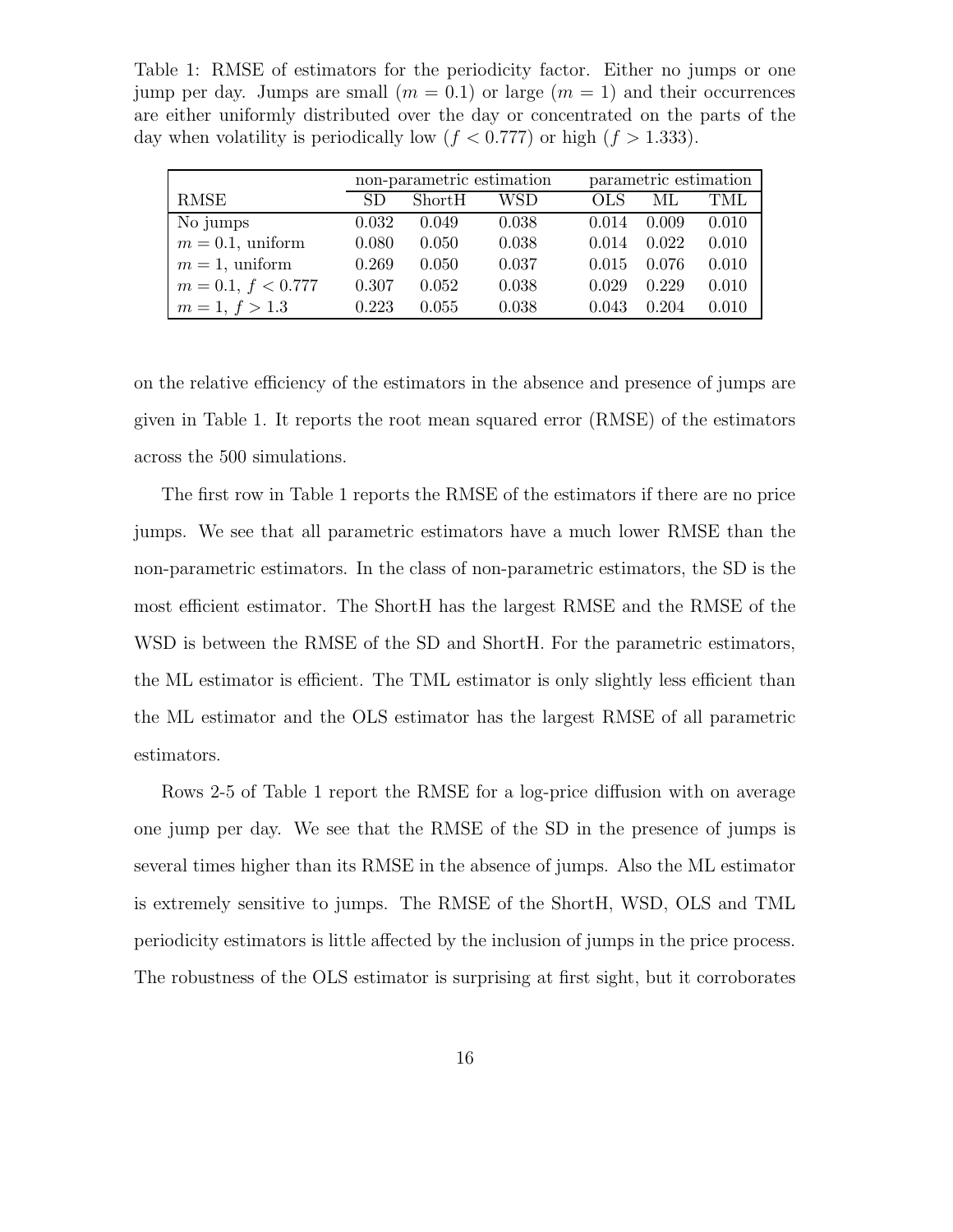Martens et al. (2002)'s intuition that the log-transformation shrinks the outliers and makes the estimators based on a regression of the log absolute returns more robust to jumps. Note, however, that the TML estimator has a significantly lower RMSE than the OLS estimator in all simulations considered here.

The main message of Table 1 is that the non-parametric WSD and parametric TML estimators have a relatively high efficiency in the absence of jumps. If jumps are present in the process, they are the most accurate of all non-parametric and parametric estimators considered, respectively. Because of its high efficiency, we recommend to estimate sufficiently smooth periodicity functions using the TML estimator based on a flexible parametric specification of the periodicity function.

### 2.4 Empirical results

The Monte Carlo study has shown that jumps induce a large bias in the classical periodicity estimate, especially if the jump occurrences are also periodic. But how different are the periodicity plots when estimated on real data? Our data set, provided by Olsen and Associates, ranges from January 2001 - September 2004 for the EUR/USD returns and from January 2003-September 2004 for the GBP/USD and YEN/USD returns. Time is expressed in Eastern Standard Time (EST), taking into account the daylight saving time shifts in Europe and America. The raw data consists of last mid-quotes of 5-minute intervals throughout the global 24-hour trading day. We obtain 5-min returns as 100 times the first difference of the logarithmic prices. Weekends are excluded. One trading day extends from 16.00 EST on date t − 1 to 16.00 EST on date t. We consider a local window length  $\lambda$  equal to one day and thus assume that the intraday variation in volatility is mainly due to a periodic function  $f$  that is a deterministic function of the intraweek time.<sup>5</sup>

 $5$ An alternative approach is to condition not only on intraweek time, but also on macroeconomic news announcements (Andersen and Bollerslev, 1997b) or to allow the periodicity in intraday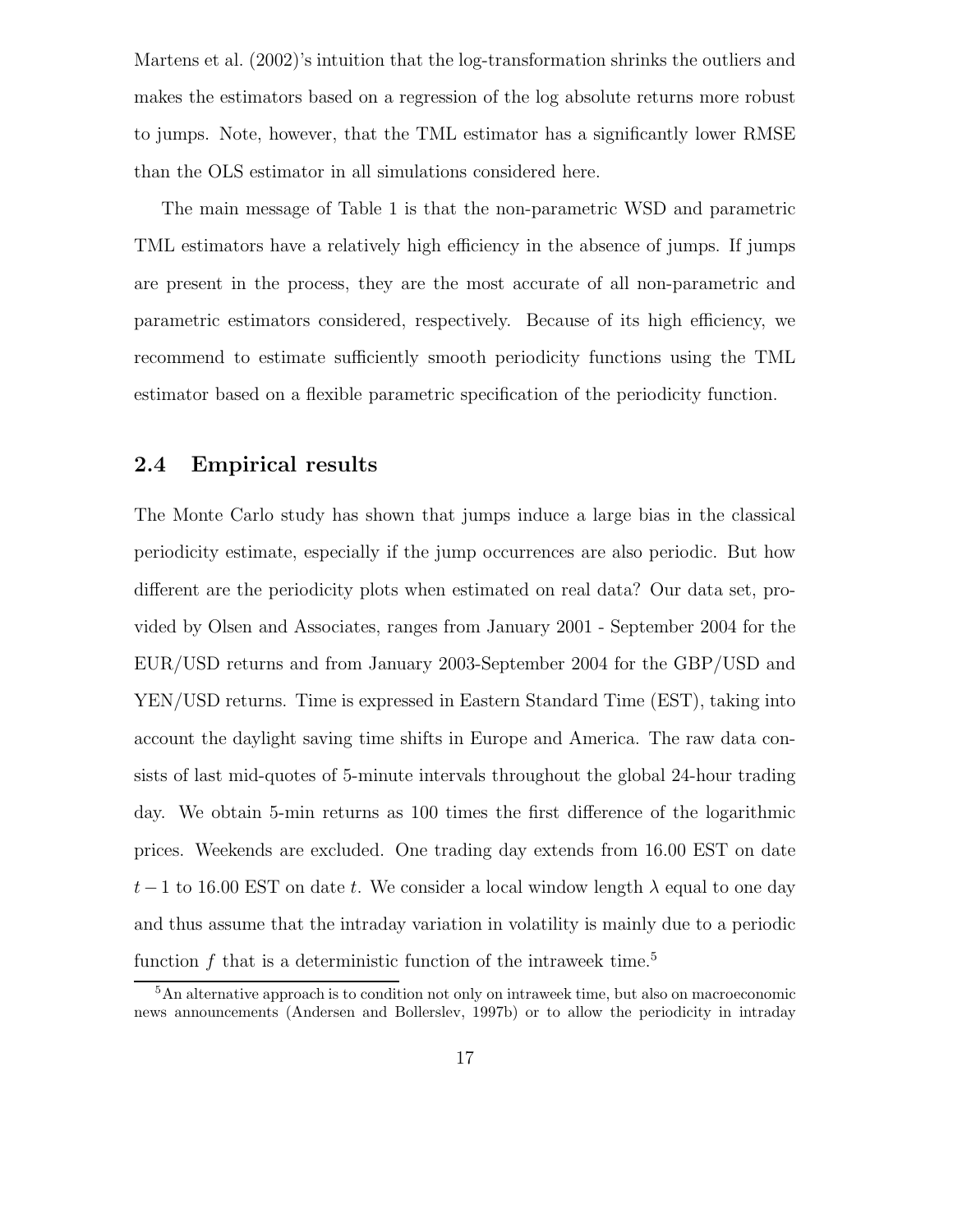

Figure 3: Non-parametric SD, ShortH and WSD estimates of the intraweek periodicity in the volatility of 5-minute EUR/USD returns. Time is expressed in EST.

Figure 3 plots the SD, ShortH and WSD-based non-parametric estimates of the intraweek periodic component in the volatility of 5-minute EUR/USD returns. For the parametric periodicity estimates in Figure 4 we use a regression model that is similar to the one proposed by Andersen and Bollerslev (1997b). It specifies the log of the intraweek periodicity factor as a function of the time of the day interval and day of the week. The regression specification is given in Appendix A.

The first value in these plots is the periodicity factor for the 5-minute return on Sunday evening at 16:30-16:35 EST. We see that for most intervals, the classical and robust periodicity estimates closely resemble each other. Two notable exceptions are the 8:30-35 and 10:00-10:05 EST intervals during which the most important macroeconomic news are released and Sunday evening. The Sunday 16:30-16:35 EST volatility to be stochastic (Beltratti and Morana, 2001).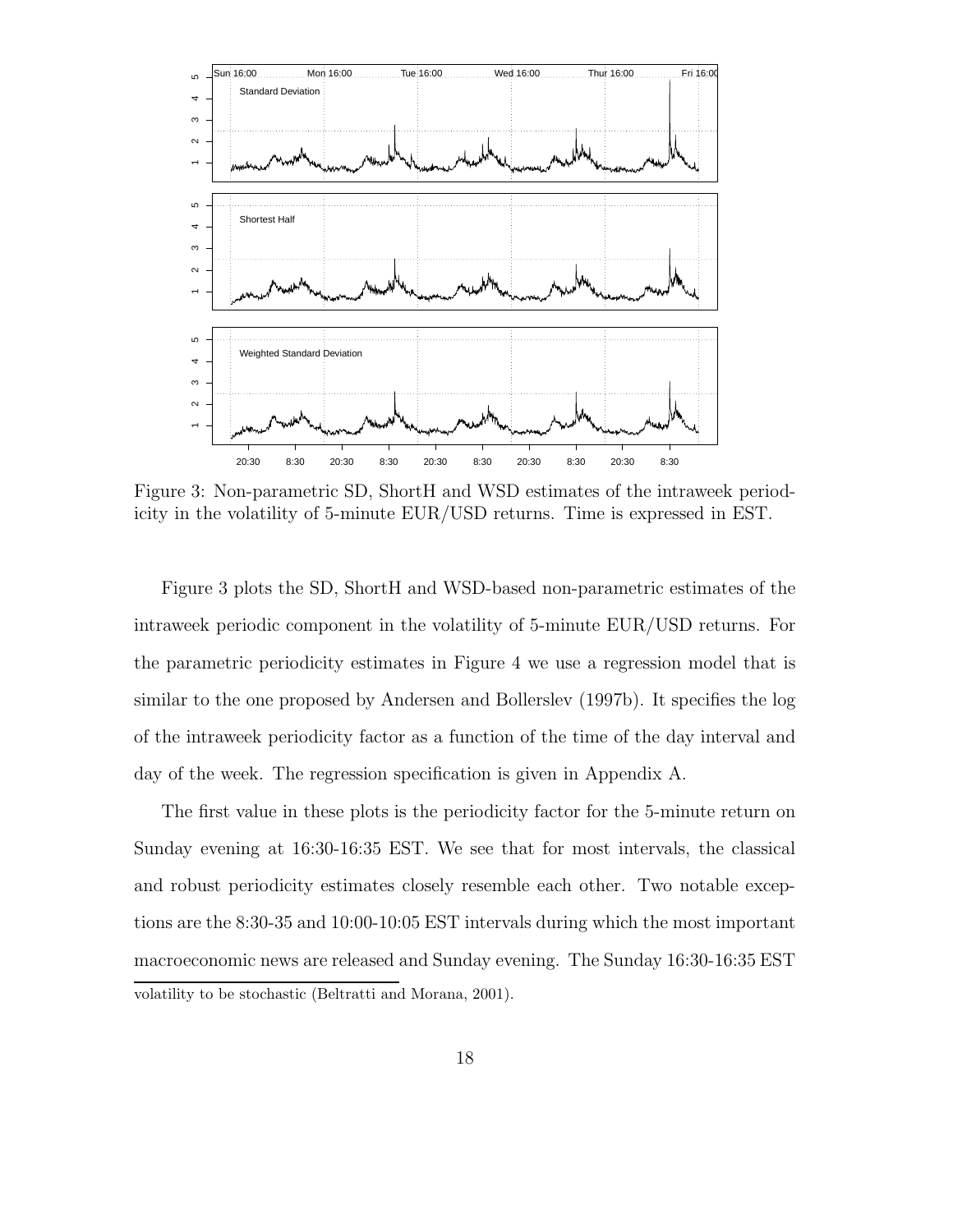

Figure 4: Parametric OLS, ML and TML estimates of the intraweek periodicity in the volatility of 5-minute EUR/USD returns. The WSD estimates (dashed line) are reported as benchmark. Time is expressed in EST.

periodicity factor equals 0.652 according to the SD estimator and only 0.416 according to the WSD estimator. Consider now the 8:30-8:35 interval on Friday morning. According to the SD estimator, the periodicity factor is around 5, while according to the robust non-parametric estimators and all parametric estimators it is between 2.5 and 3.5. Such a large difference between these estimators can only be due to the presence of jumps in the data. This mirrors the fact that in this interval many macroeconomic news are released and that these news releases are often associated with jumps. Note however that also according to the robust estimators, there is a sharp increase in the periodic component of intraday volatility at the time of the macroeconomic news releases.<sup>6</sup> This result is consistent with the finding of Jiang

 $6$ Macro-economic news releases often have a monthly frequency. Since the release of different types of news are spread over the different weeks of the month (see e.g. Table 2 in Andersen et al.,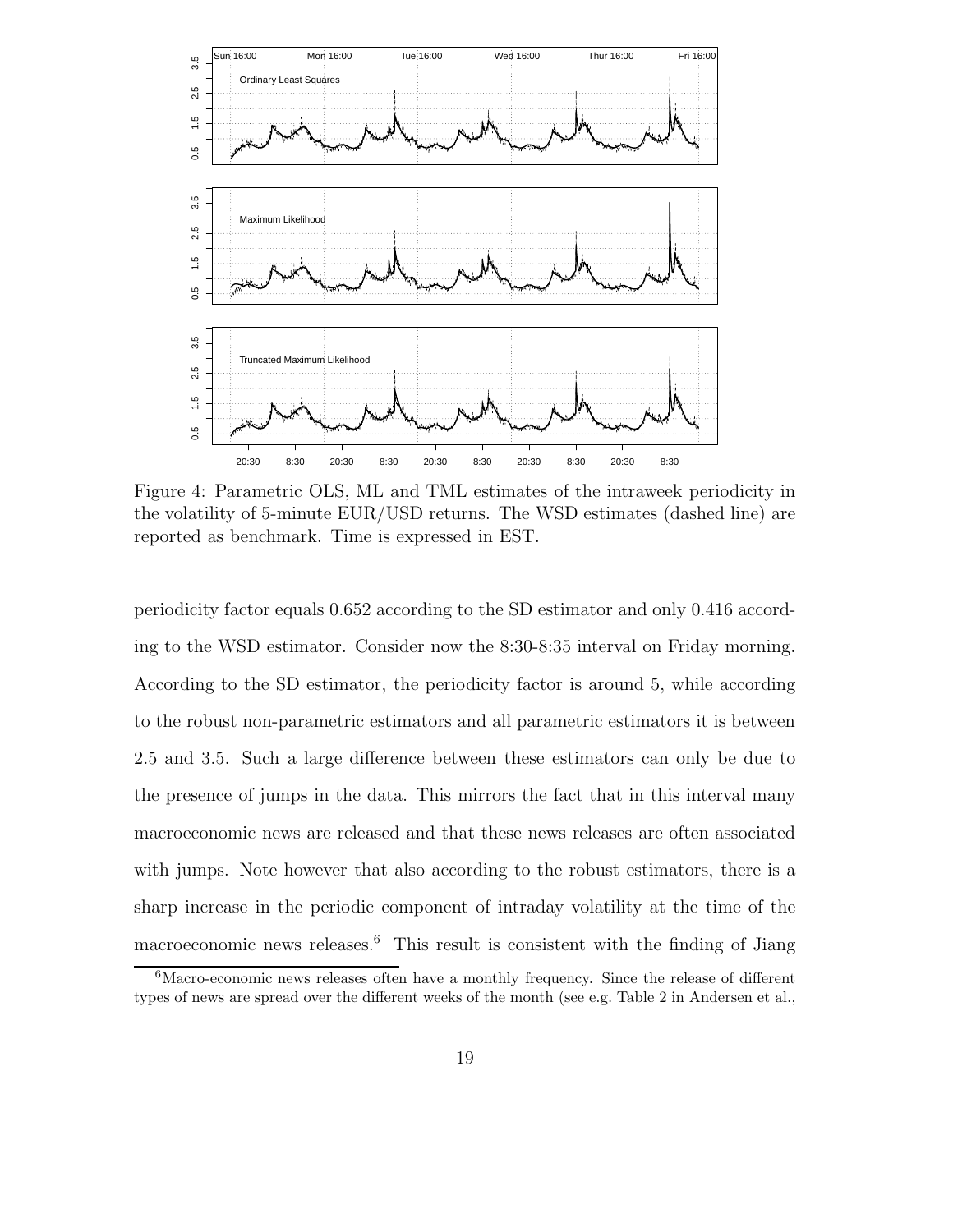et al. (2009) that also on days without jumps, the return volatility on the U.S. Treasury market starts to rise in the 5-minute interval before an announcement and then peaks at the announcement time. A similar result is reported by Chaboud et al. (2008) for liquidity data. These authors conclude that "scheduled U.S. macroeconomic announcements, in particular, are clearly associated with spikes in trading volume but these spikes tend to occur even if the announcements are in line with market expectations (and therefore generate little price response)".

Figure 4 compares the parametric periodicity estimates with the WSD estimate. We see that, on Sunday evening, the OLS and TML periodicity estimators are close to the WSD estimate, and that the ML estimate is completely different than the robust estimates. The peaks in the OLS and TML parameter estimates are always smaller than the peaks in the WSD estimate.

Periodicity estimates have been used for disentangling the periodic variation in volatility and the impact of news on intraday volatility (Andersen et al., 2003; Dominguez and Panthaki, 2006), forecasting of intraday variance (Martens et al., 2002) and efficient estimation of daily volatility using high-frequency returns (Areal and Taylor, 2002; Bos, 2008). For all these applications, it is natural to use a jumprobust periodicity estimate. In the remainder of the paper, we develop a framework of using jump-robust periodicity estimates for intraday jump detection.

### 3 Intraday jump tests

### 3.1 The original test

Andersen et al. (2007b) and Lee and Mykland (2008) use the absolute value of the standardized return  $\overline{r}_i = r_i/\hat{s}_i$  in (2.7) as a test statistic for the null hypothesis that

<sup>2003),</sup> the release of a news on Friday 8:30 has a weekly frequency and therefore leads to a sharp increase in the periodic component of intraday volatility of the Friday 8:30-8:35 return.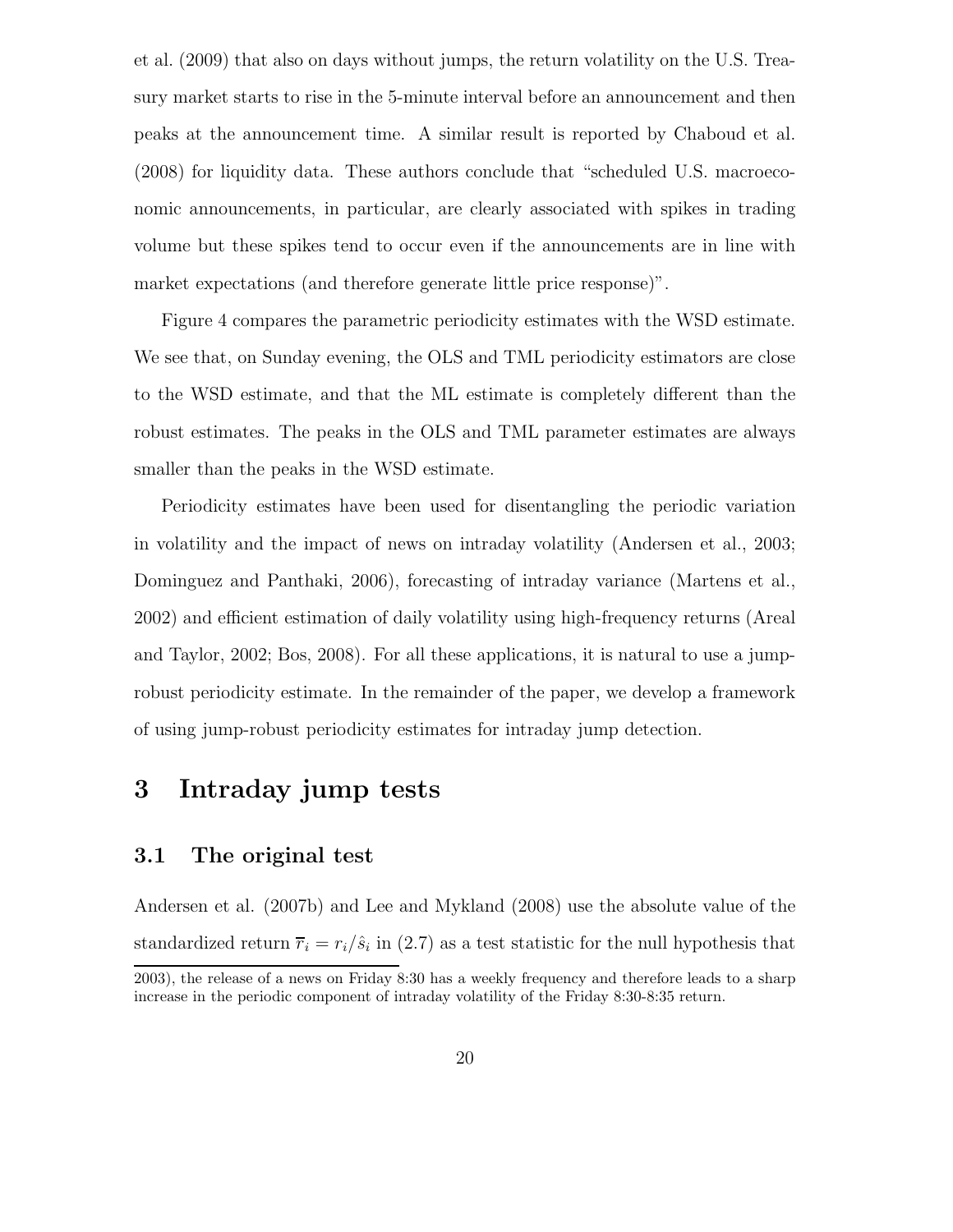$r_i$  is not affected by jumps. Denote the jump test statistic for  $r_i$  by

$$
\mathbf{J}_i = \frac{|r_i|}{\hat{s}_i}.\tag{3.1}
$$

If  $r_i$  is not affected by a jump, then under model (2.5) the statistic  $J_i$  has approximately the same distribution as the absolute value of a standard normal random variable (see Theorem 1 in Lee and Mykland, 2008).

A straightforward jump detection rule is that return  $r_i$  is affected by a jump if  $J_i$ exceeds the  $1 - \alpha/2$  quantile of the standard Gaussian distribution. This rule has a probability of type I error (detect that  $r_i$  is affected by jumps, if in reality  $r_i$  is not affected by jumps) equal to  $\alpha$ . But its disadvantage is that the expected number of false positives over the whole estimation sample becomes large. For example, with  $M = 288$  intraday returns per day and  $\alpha = 0.01$ , one expects to detect about  $0.01\cdot 288\approx 3$  jumps per day, even if no single jump has occurred. Lee and Mykland (2008) call these false positives "spurious jump detections".

Andersen et al. (2007b) use a Bonferroni correction to control for the number of spurious jumps detected per day. As a rejection threshold, they propose to use the  $[1 - (1 - \alpha)^{\Delta}]/2$  quantile of the Gaussian distribution. Lee and Mykland (2008) control for the size of the multiple jump tests using the extreme value theory result that the maximum of  $n$  i.i.d. realizations of the absolute value of a standard normal random variable is asymptotically (for  $n \to \infty$ ) Gumbel distributed. More specifically, in the absence of jumps, the probability that the maximum of any set of  $n$ J-statistics exceeds

$$
g_{n,\alpha} = -\log(-\log(1-\alpha))b_n + c_n,
$$
\n(3.2)

with  $b_n = 1/\sqrt{2 \log n}$  and  $c_n = (2 \log n)^{1/2} - [\log \pi + \log(\log n)]/[2(2 \log n)^{1/2}]$ , is about  $\alpha$ . Lee and Mykland (2008)'s proposal is that all returns for which the J test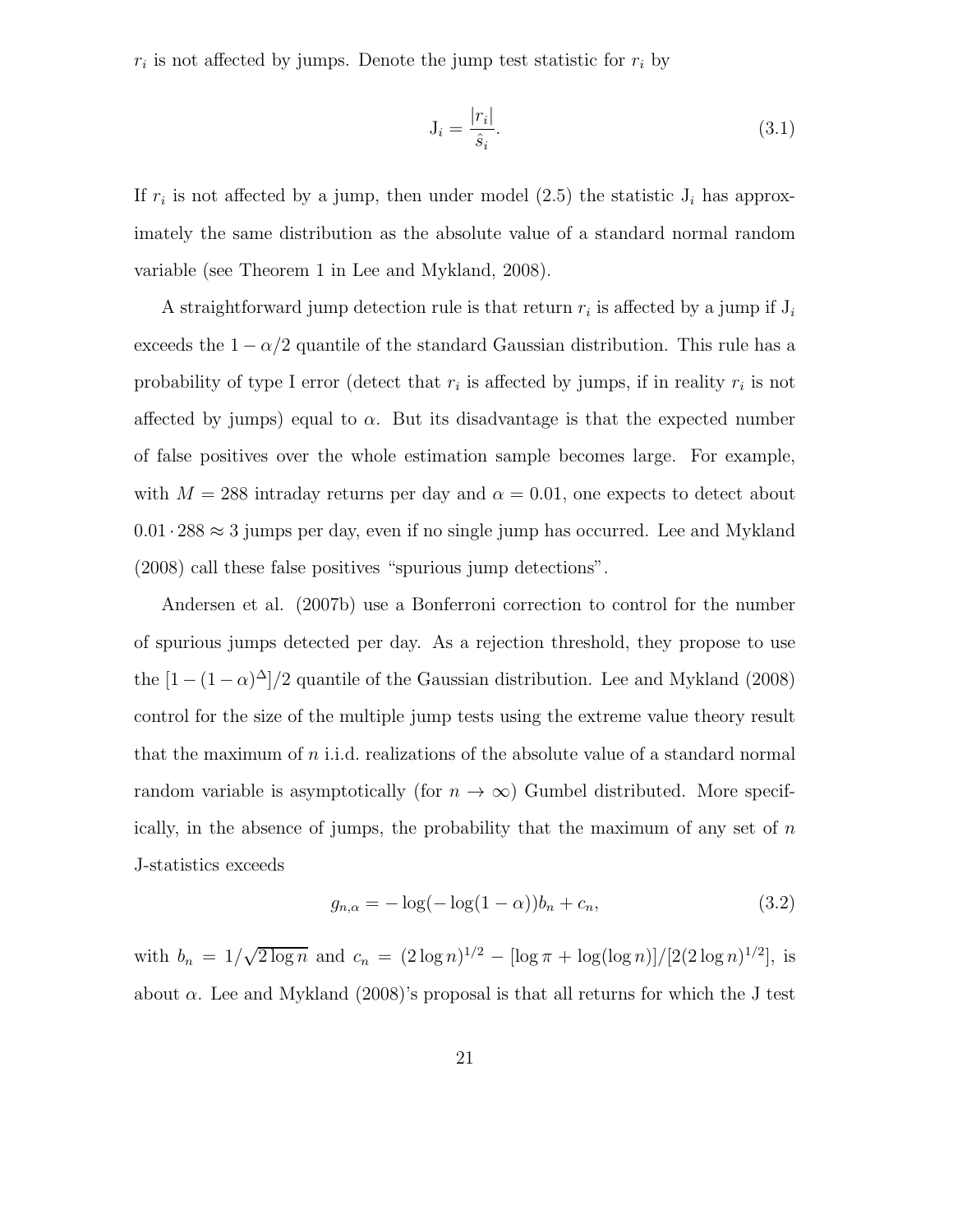statistic exceeds this threshold  $g_{n,\alpha}$  should be declared as being affected by jumps. In the sequel of the paper, we use  $n = \lfloor 1/\Delta \rfloor = 288$ . This corresponds to testing for the joint null hypothesis of no jumps over one day. We set  $\alpha = 1\%$ . For these values of n,  $\Delta$  and  $\alpha$ , Andersen et al. (2007b) 's and Lee and Mykland (2008)'s threshold equals 4.139 and 4.305, respectively.

#### 3.2 The filtered test

The original test in (3.1) assumes that the spot volatility  $\sigma(s)$  is approximately constant over the local window used to compute  $\hat{s}_i$  in (2.6). This is a reasonable assumption for short local windows such as 30 minutes. However, if returns are sampled at frequencies of one hour, 30 minutes, 15 minutes or 5 minutes, Lee and Mykland (2008) recommend to use local windows containing 78, 110, 156 or 270 observations, respectively.<sup>7</sup> This corresponds to local windows of at least 90% of a day. Also Andersen et al. (2007b) use local windows of one day in their application on the 2-min transaction returns from the S&P 500 futures contract. For such long windows, the assumption of constant volatility is at odds with the overwhelming empirical evidence that the intraday variation in market activity causes intraday volatility to be strongly time-varying and even displays discontinuities (Taylor, 2004). Consequently  $\hat{s}_i$  does not estimate the volatility of  $r_i$ , but the average level of volatility of the returns in the local window of  $r_i$ .

Andersen et al. (2007b) recognize this and as a robustness check, they verify their empirical results using the returns standardized by a periodicity estimate that is similar to the SD estimator. The test statistic based on the original J statistic divided by a periodicity estimate is called the "filtered J test statistic". Andersen

<sup>7</sup>These numbers correspond to the smallest number of observations for which jumps will have a negligible effect on the realized bipower variation based estimate of  $\hat{s}_i$  in (2.6).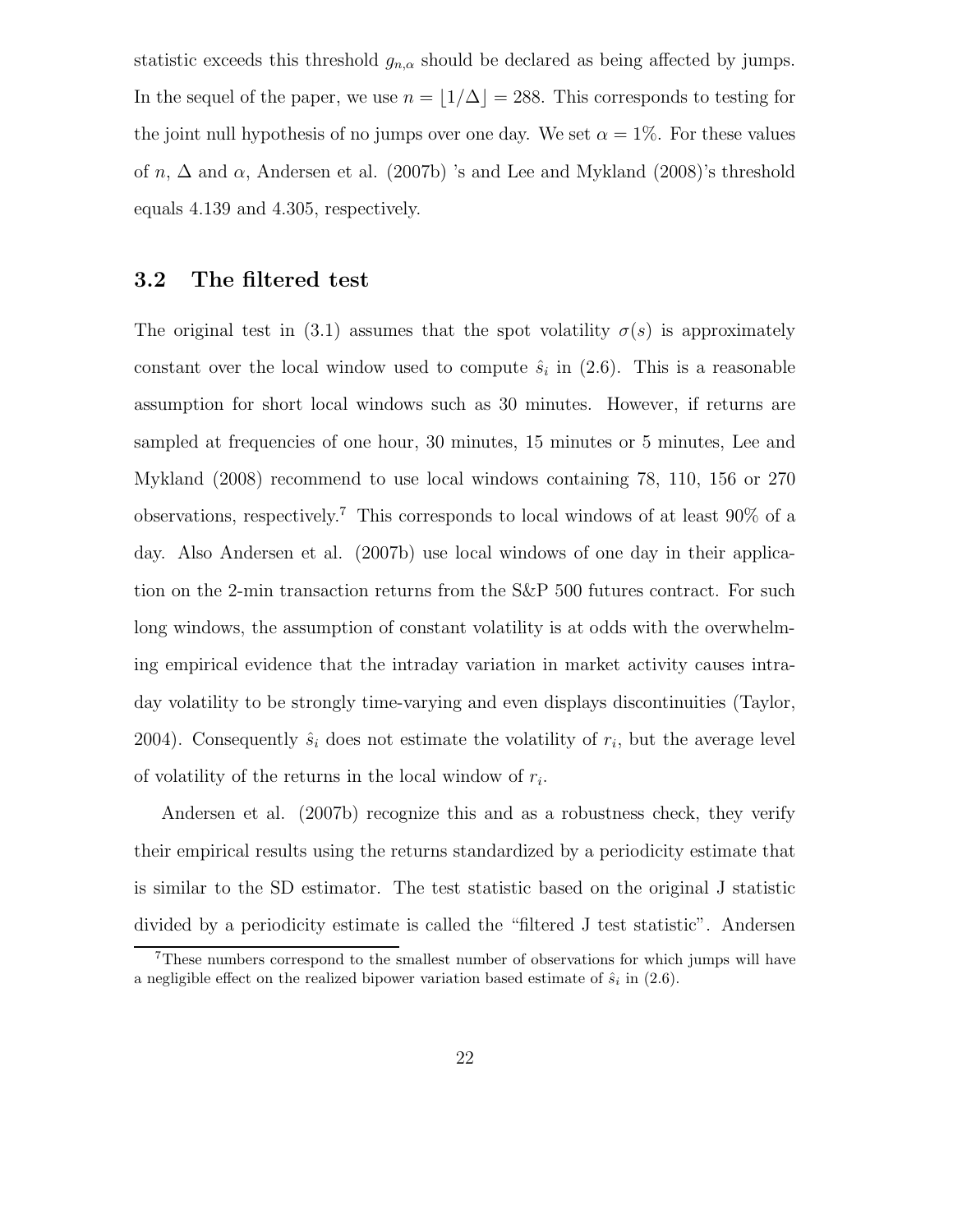et al. (2007b) use the filtered J test statistic based on the SD periodicity estimator

$$
\mathrm{FJ}_{i}^{\mathrm{SD}} = \frac{|r_{i}|}{\hat{f}_{i}^{\mathrm{SD}} \hat{s}_{i}^{\mathrm{SD}}},\tag{3.3}
$$

where  $\hat{s}_i^{\text{SD}}$  is the realized bipower variation scale estimator in (2.6) computed on the SD filtered returns  $(r_j/\hat{f}_j^{\text{SD}})$  in the local window around  $r_i$ . We propose to use a filtered J test based on the robust WSD and TML periodicity estimates, i.e.

$$
\mathrm{FJ}_{i}^{\mathrm{WSD}} = \frac{|r_{i}|}{\hat{f}_{i}^{\mathrm{WSD}} \hat{s}_{i}^{\mathrm{WSD}}} \quad \text{and} \quad \mathrm{FJ}_{i}^{\mathrm{TML}} = \frac{|r_{i}|}{\hat{f}_{i}^{\mathrm{TML}} \hat{s}_{i}^{\mathrm{TML}}}, \tag{3.4}
$$

where  $\hat{s}_i^{\text{WSD}}$  and  $\hat{s}_i^{\text{TML}}$  are the realized bipower variation scale estimator in (2.6) computed on the WSD and TML filtered returns in the local window around  $r_i$ .

#### 3.3 Simulation study

We now compare testing for jumps using the original and filtered J test statistics by means of a simulation study. The implementation is based on a local window length  $\lambda$  equal to one day. We use the rejection threshold in (3.2) with  $\alpha = 0.01$ and  $n = 288$  (the number of 5-minute intervals per day of 24 hours). This means that the returns for which the J test statistic exceeds 4.305 are identified as being affected by jumps. We generate  $K = 500$  series of 500 days of 5-minute returns from a process that is the same as in Subsection 2.3, except that the specification of the periodicity function is more simple, namely:

$$
f(s) = 0.447 \cdot I(\tau(s) \le 1/3) + I(1/3 < \tau(s) \le 2/3) + 1.342 \cdot I(2/3 < \tau(s) \le 1), \tag{3.5}
$$

where  $\tau(s) = s - \lfloor s \rfloor$  equals the intraday component of time s. Under this specification, the intraday volatility is periodically low in the first 8 hours of the day and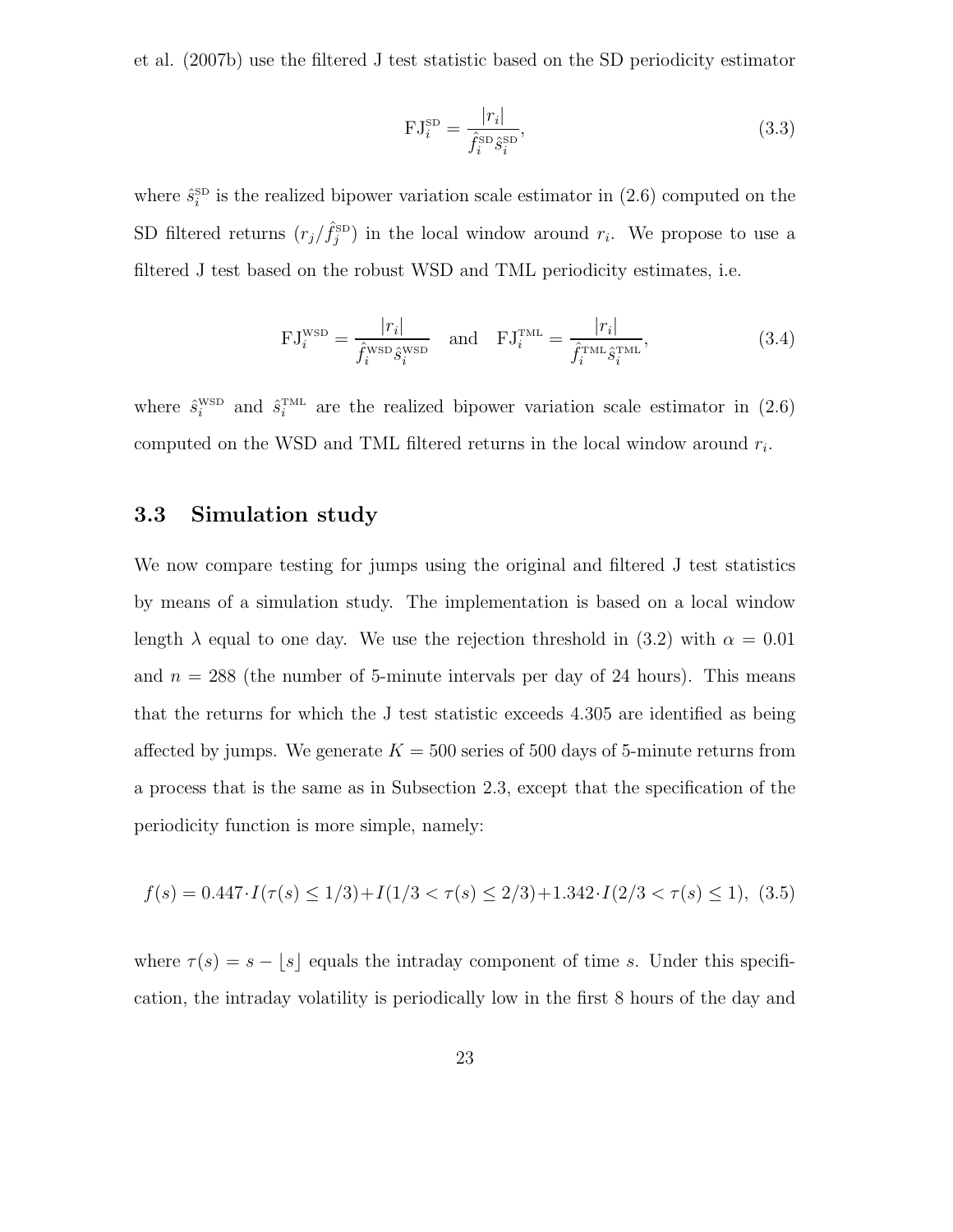periodically high in the last 8 hours of the day.

Like Andersen et al. (2007b) and Lee and Mykland (2008) we use the proportion of spuriously detected jumps and proportion of actual jumps that have been detected with success as indicators of the size and power of the test. Andersen et al. (2007b) call these statistics "effective size" and "effective power", respectively. They are reported in Table 2 for the case of no jumps and 1 jump per day. Jump occurrences are uniformly distributed over the day. Their size is proportional to the spot volatility or daily volatility, with factor  $m = 0.1$  (small jump) or  $m = 1$  (large jumps). The effective size and power are reported as a function of the value of the periodicity function.

Effective size. The first panel in Table 2 reports the proportion of returns for which a jump has been detected by the original and the filtered J tests, if in reality there are no jumps in the process. Recall that a jump is detected when the original or filtered J statistics exceed 4.305. The probability that the absolute value of a standard normal exceeds 4.305 is equal to 1.7e-5. Because we take  $\lambda$  equal to one day and because of the time-varying volatility the actual effective size is slightly higher. Note that the original J test has an important size distortion for  $f \neq 1$ . If  $f = 0.447$ , it detects no spurious jumps at all and if  $f = 1.342$  then 0.14\% of all returns are (spuriously) identified as being affected by jumps. The original J test thus underdetects (overdetects) jumps if the value of the periodicity function is low (high). The differences in effective size of the filtered J test are economically insignificant with respect to the variation in effective size observed for the J test. In the case of 500 days of 288 5-minute returns, the J statistic detects on average between 0 ( $f = 0.447$ ) and 202 ( $f = 1.342$ ) spurious jumps, while the filtered J tests detect only between 3 (FJ<sup>SD</sup>;  $f = 1.342$ ) and 7 (FJ<sup>WSD</sup>;  $f = 0.447$ ) spurious jumps.

In panels 2 and 3 of Table 2 we report the effective size of the tests in the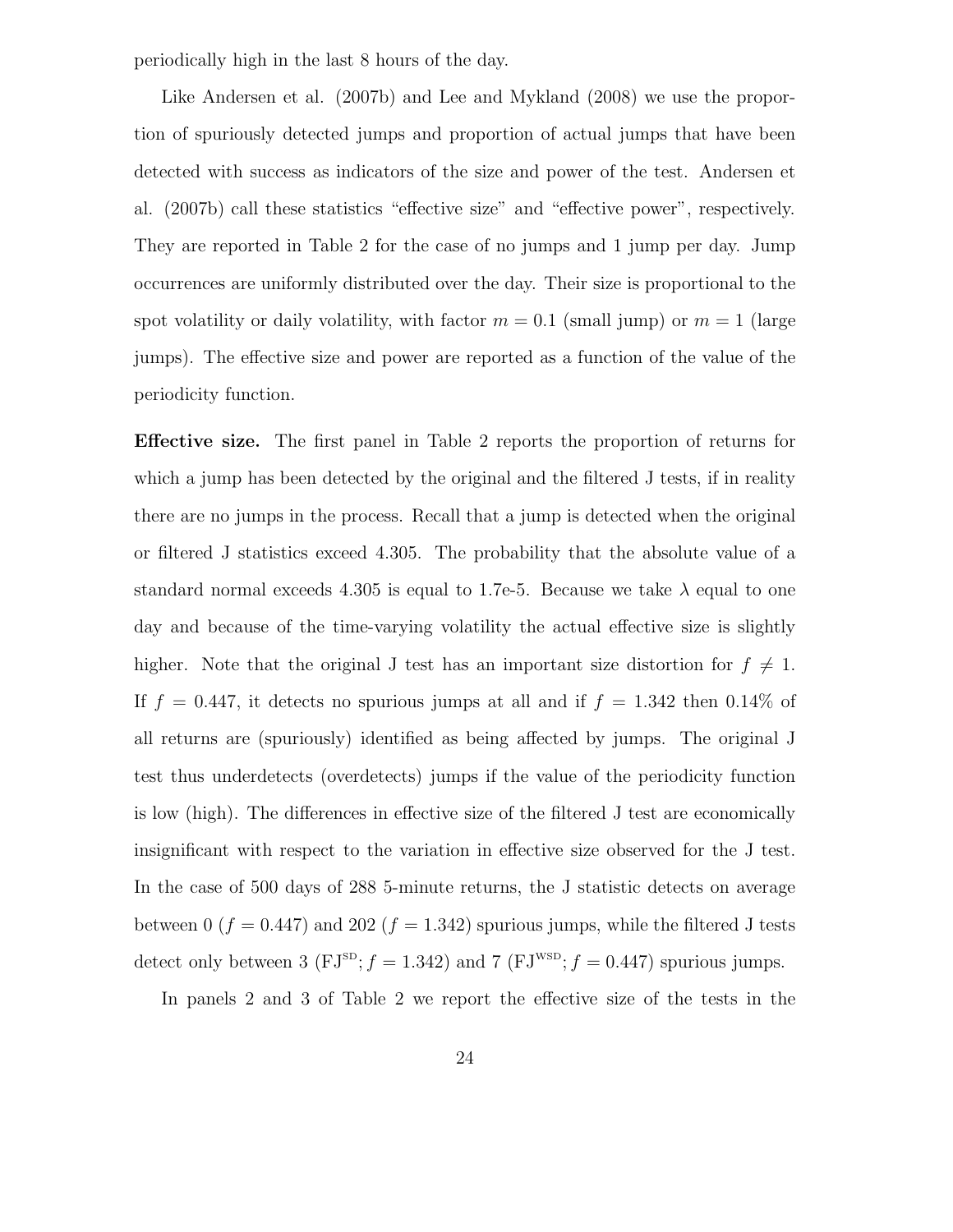Table 2: Effective size and power for the original and filtered J tests with rejection threshold equal to 4.305 as a function of the periodicity factor. Jump occurrences are uniformly distributed over the day. Their size is proportional to the spot volatility or daily volatility, with factor  $m = 0.1$  (small jumps) or  $m = 1$  (large jumps).

|                                                                       |                                                                   |          | effective size        |                       |                                        | effective power |                       |        |  |  |  |
|-----------------------------------------------------------------------|-------------------------------------------------------------------|----------|-----------------------|-----------------------|----------------------------------------|-----------------|-----------------------|--------|--|--|--|
|                                                                       | FJ <sub>2D</sub><br>$\overline{\mathrm{FJ}^{\mathrm{WSD}}}$<br>J. |          | $\overline{FJ^{TML}}$ | $\overline{\text{J}}$ | $\overline{\mathrm{FJ}^{\mathrm{SD}}}$ | F.JWSD          | $\overline{FJ}^{TML}$ |        |  |  |  |
| No jumps                                                              |                                                                   |          |                       |                       |                                        |                 |                       |        |  |  |  |
| $f = 0.447$                                                           | $\boldsymbol{0}$                                                  | $1.9e-5$ | $2.8e-5$              | $2.3e-5$              |                                        |                 |                       |        |  |  |  |
| $f=1$                                                                 | $2.4e-5$                                                          | $1.7e-5$ | $2.6e-5$              | $2.1e-5$              |                                        |                 |                       |        |  |  |  |
| $f = 1.342$                                                           | $1.4e-3$                                                          | $2.2e-5$ | $3.0e-5$              | $2.5e-5$              |                                        |                 |                       |        |  |  |  |
| One small jump per day and jump size proportional to daily volatility |                                                                   |          |                       |                       |                                        |                 |                       |        |  |  |  |
| $f = 0.447$                                                           | $\boldsymbol{0}$                                                  | $4.0e-5$ | $3.1e-5$              | $2.5e-5$              | 0.9966                                 | 0.9994          | 0.9996                | 0.9996 |  |  |  |
| $f=1$                                                                 | $3.1e-5$                                                          | $7.8e-5$ | $2.8e-5$              | $2.2e-5$              | 0.9782                                 | 0.9780          | 0.9743                | 0.9755 |  |  |  |
| $f = 1.342$                                                           | $1.8e-3$                                                          | $1.2e-4$ | $3.0e-5$              | $2.5e-5$              | 0.9583                                 | 0.8672          | 0.8121                | 0.8144 |  |  |  |
| One large jump per day and jump size proportional to daily volatility |                                                                   |          |                       |                       |                                        |                 |                       |        |  |  |  |
| $f = 0.447$                                                           | $\overline{0}$                                                    | $1.4e-3$ | $2.0e-5$              | $1.7e-5$              | 0.9995                                 | 0.9996          | 0.9997                | 0.9997 |  |  |  |
| $f=1$                                                                 | $1.7e-5$                                                          | $1.5e-3$ | $1.7e-5$              | $1.3e-5$              | 0.9997                                 | 0.9997          | 0.9995                | 0.9995 |  |  |  |
| $f = 1.342$                                                           | $1.3e-3$                                                          | $1.8e-3$ | $2.1e-5$              | $1.8e-5$              | 0.9996                                 | 0.9995          | 0.9990                | 0.9990 |  |  |  |
| One small jump per day and jump size proportional to spot volatility  |                                                                   |          |                       |                       |                                        |                 |                       |        |  |  |  |
| $f = 0.447$                                                           | $\overline{0}$                                                    | $3.6e-5$ | $3.1e-5$              | $2.5e-5$              | 0.1841                                 | 0.9678          | 0.9762                | 0.9766 |  |  |  |
| $f=1$                                                                 | $2.6e-5$                                                          | $3.3e-5$ | $2.6e-5$              | $2.0e-5$              | 0.9766                                 | 0.9703          | 0.9769                | 0.9779 |  |  |  |
| $f = 1.342$                                                           | $1.8e-3$                                                          | $4.1e-5$ | $3.1e-5$              | $2.5e-5$              | 0.9974                                 | 0.9718          | 0.9771                | 0.9778 |  |  |  |
| One large jump per day and jump size proportional to spot volatility  |                                                                   |          |                       |                       |                                        |                 |                       |        |  |  |  |
| $f = 0.447$                                                           | $\theta$                                                          | $9.1e-4$ | $2.3e-5$              | $1.7e-5$              | 0.9982                                 | 0.9997          | 0.9997                | 0.9997 |  |  |  |
| $f=1$                                                                 | $2.1e-5$                                                          | $9.4e-3$ | $2.0e-5$              | $1.6e-5$              | 0.9996                                 | 0.9995          | 0.9996                | 0.9996 |  |  |  |
| $f = 1.342$                                                           | $1.4e-3$                                                          | $1.0e-3$ | $2.2e-5$              | $1.8e-5$              | 0.9996                                 | 0.9995          | 0.9995                | 0.9995 |  |  |  |

presence of jumps. Note that also in the presence of jumps, the effective size of the J test is highly dependent on the value of the periodicity factor. For all types of jumps considered, the effective size of the filtered J test based on the WSD or TML estimators has the correct order of magnitude (1e-5). In the case of large jumps  $(m = 1)$ , the effective size of the filtered J test based on the SD estimator is too large. It is about 1.8e-3, which implies on average 260 spurious jump detections per 500 days. This is due to the bias and inefficiency of the SD periodicity estimator in the presence of large jumps. This phenomenon whereby the nonregular observations (the jumps) cause nonoutliers to be identified as outliers is called swamping.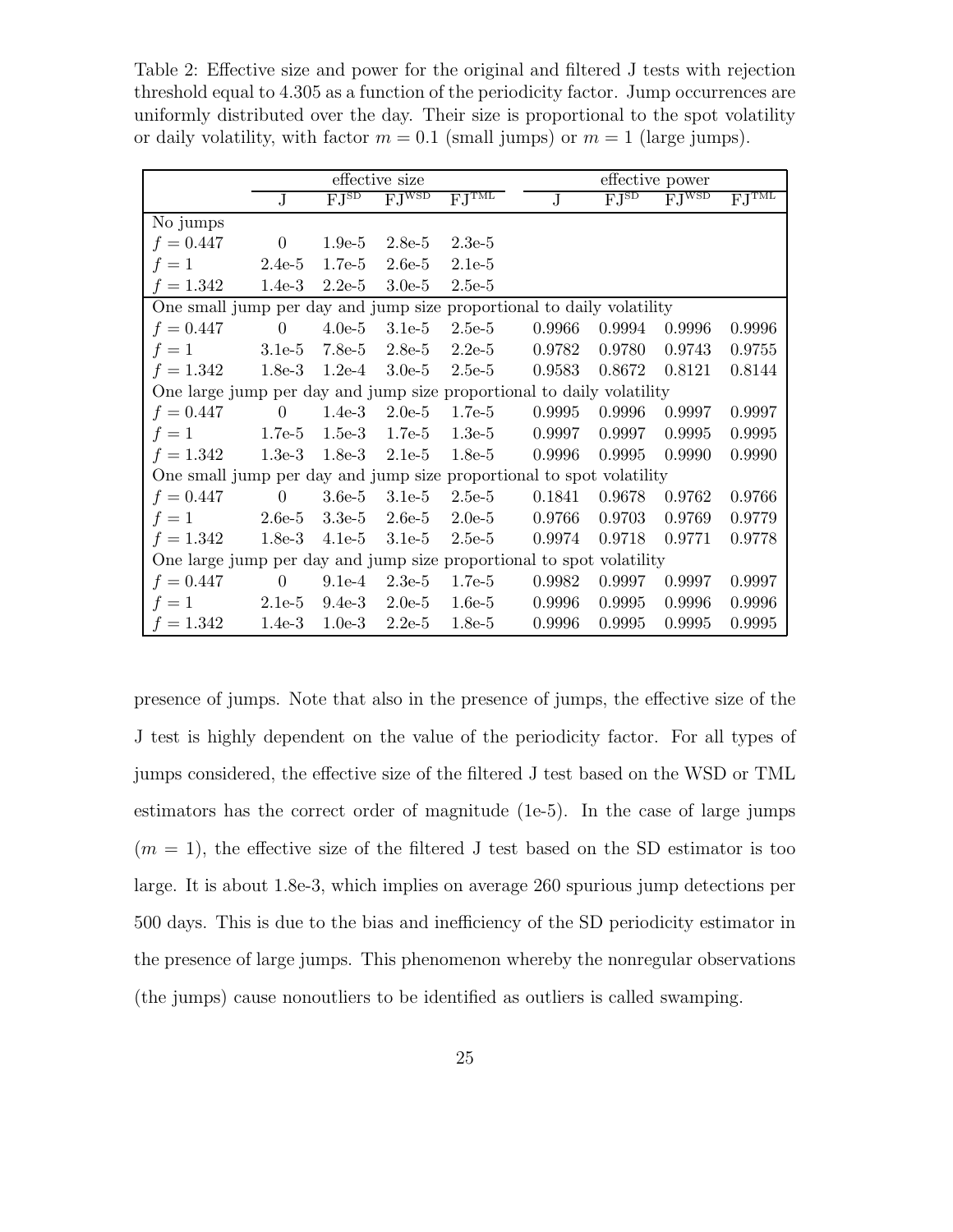Effective power. The detection of large jumps is only marginally affected by the presence of periodicity in the spot volatility. Let us therefore focus on the power to detect small jumps, which are the most difficult to detect. In panel 2 of Table 2, the jump size is independent of the seasonality in the spot volatility. Because the filtered jump test controls the size of the test by dividing the J test with a robust estimate of the periodicity factor, it has a lower power to detect the small jumps at times of high periodicity (81%) and a slightly higher power to detect the small jumps at times of low periodicity. In panel 3 of Table 2, the jump size is proportional to the spot volatility, meaning that at times of high (low) intraday periodicity, the jump size tends to be higher (lower). We see that in this case the original J test detects only 18% of all jumps if jumps are small  $(m = 0.1)$  and occur when volatility is periodically low  $(f = 0.447)$ . The robustly filtered J tests detect more than 96% of the actual jumps in this case.

In conclusion, the original J test and the filtered J test based on the standard deviation have a large size distortion. The robustly filtered J test has a higher power to detect small jumps at times of low periodicity and a smaller power at times of high periodicity.

#### 3.4 Empirical results

In this subsection we show that for the EUR/USD, GBP/USD and YEN/USD 5 minute returns, accounting for the periodic pattern in intraday volatility reduces dramatically the number of jumps detected at times of periodically high volatility and leads to a significant increase in the number of jumps detected at times of periodically low volatility. The data set is the same as in Subsection 2.4. The filtered J test is implemented with our preferred TML periodicity estimator. For all three currencies, we find that both the J and the filtered J tests detect that around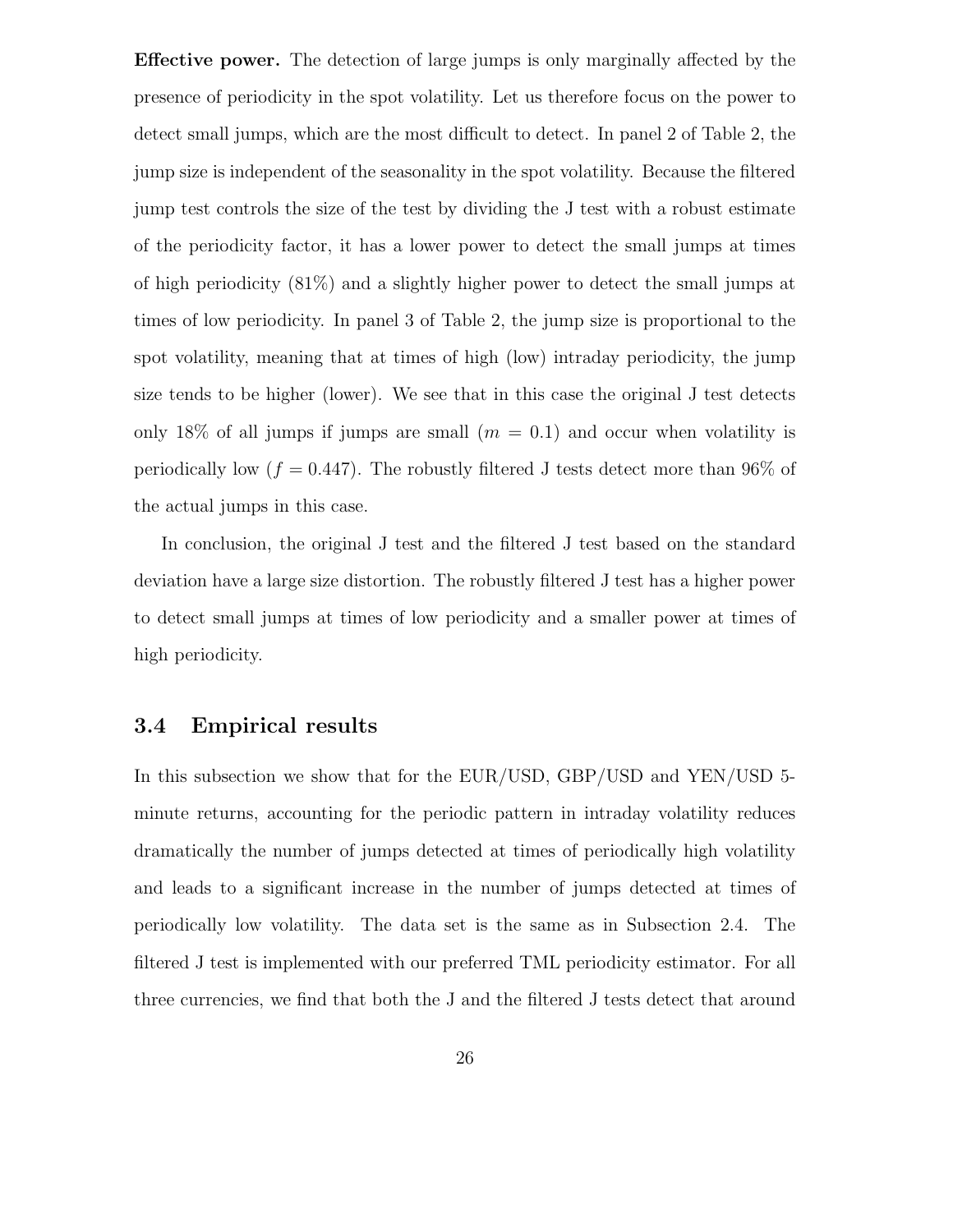0.4% of the returns are affected by jumps. But, as can be seen in Figure 5 where we plot the proportion of returns affected by jumps according to the original and the filtered J tests, they detect different returns as jumps. The use of the filtered J test leads to a more uniform distribution of the number of jumps detected over the week.

The most striking differences are for the Tuesday-Friday 8:30-8:35 EST and Monday-Friday 10:00-10:05 EST intervals for which the periodicity is the highest and the Sunday evening (16:00-19:00 EST) for which the periodicity factor is the lowest. According to the original J test 25% (resp. 26% and 23%) of all EUR/USD (resp. GBP/USD and YEN/USD) returns in the Friday 8:30-8:35 EST interval, are affected by jumps and for the filtered J test it is 9% (resp. 7% and 5%). The proportion of jumps detected in the 5-minute EUR/USD, GBP/USD and YEN/USD returns in the Sunday evening interval is  $0.2\%$ ,  $0.1\%$  and  $0.3\%$  for the J test and  $1\%$ , 0.8% and 0.6% for the filtered J test. This result is expected, since the simulation study showed that, unlike the filtered J test, the J test, on the one hand, overdetects jumps at times of high periodicity and underdetects jumps at low periodicity times. On the other hand, the original J test has a higher (lower) power to detect small jumps at high (low) periodicity and inversely for the filtered J test.

The jump test statistic corrected for periodicity has several applications. Lahaye et al. (2009) study the relation between macroeconomic news and the jumps detected using the proposed jump test statistic. The application we consider here is to use the series of detected price jump occurrences, to construct a jump robust estimate of the autocorrelation and long-memory in the absolute or squared TML filtered high-frequency return series  $(|r_1|/\hat{f}_i^{\text{TML}})^q$ , ...,  $(|r_{MT}|/\hat{f}_{MT}^{\text{TML}})^q$ , with  $q = 1, 2$ .

Let  $L_1, ..., L_{MT}$  be the series of dummy observations with value one if the TML test has not detected a price jump in the corresponding return. Write the series for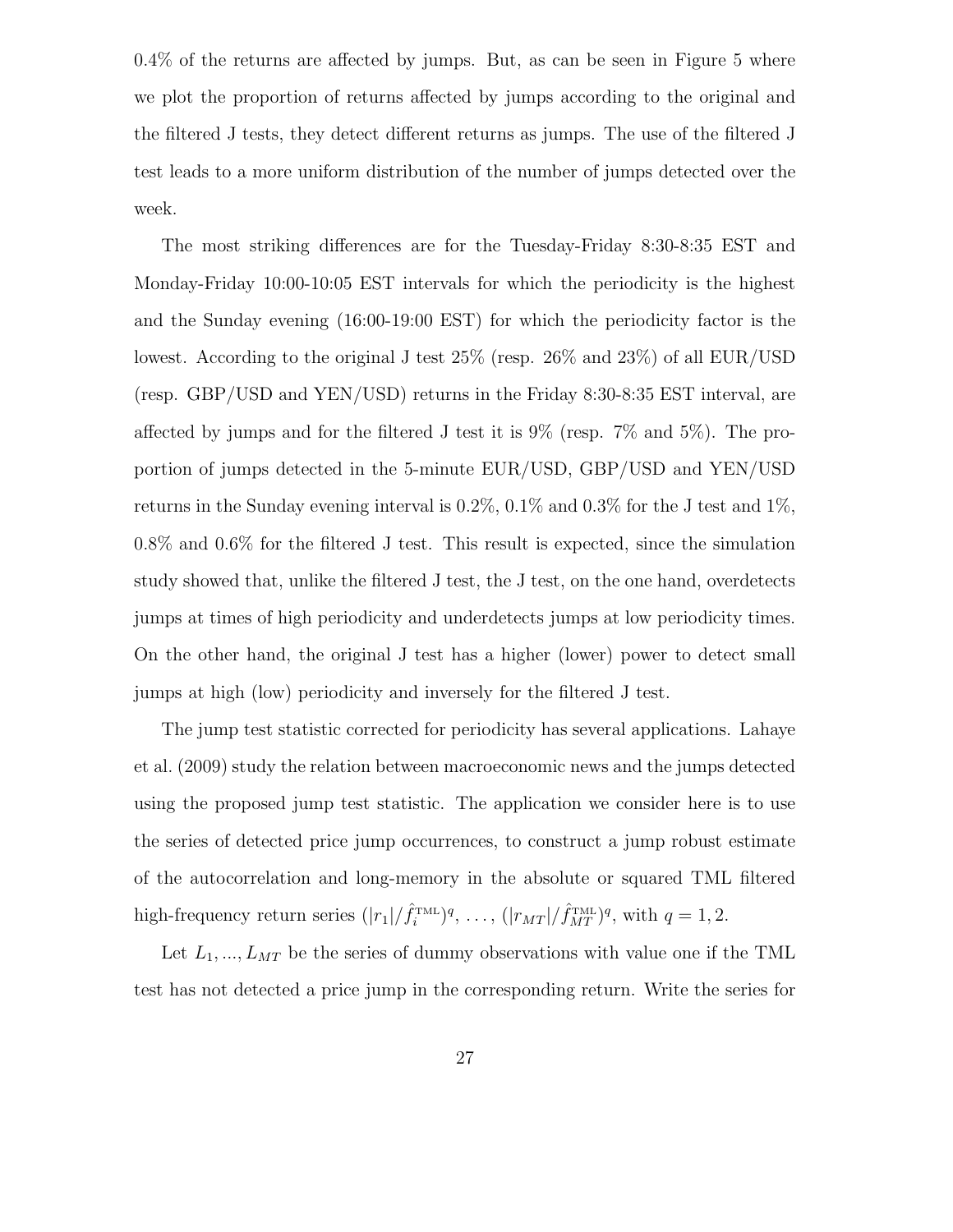

Figure 5: Proportion of 5-minute EUR/USD, GBP/USD and YEN/USD returns for which the original and truncated maximum likelihood filtered J test, with rejection threshold equal to 4.305, detect jumps.

which we estimate the autocorrelation as  $y_1, \ldots, y_{MT}$ . Let m and S be the mean and variance of all  $y_i$  for which there is no jump in the original return series, i.e.

$$
m = \frac{1}{\sum_{i=1}^{MT} L_i} \sum_{i=1}^{MT} y_i L_i \text{ and } S = \frac{1}{\sum_{i=1}^{MT} L_i} \sum_{i=1}^{MT} (y_i - m)^2 L_i.
$$

A highly jump-robust estimate of the autocorrelation of order  $l$  in the y-series is

$$
\hat{\rho}_l^{\text{rob}} = \frac{1}{S} \frac{1}{\sum_{i=l+1}^{MT} L_i L_{i-l}} \sum_{i=l+1}^{MT} (y_i - m)(y_{i-l} - m) L_i L_{i-l}.
$$
\n(3.6)

The proposed autocorrelation estimator is directly related to the trimmed autocorrelation estimator of Chan and Wei (1992). The classical and robust first order autocorrelation of the 5-min EUR/USD and GBP/USD series are similar (around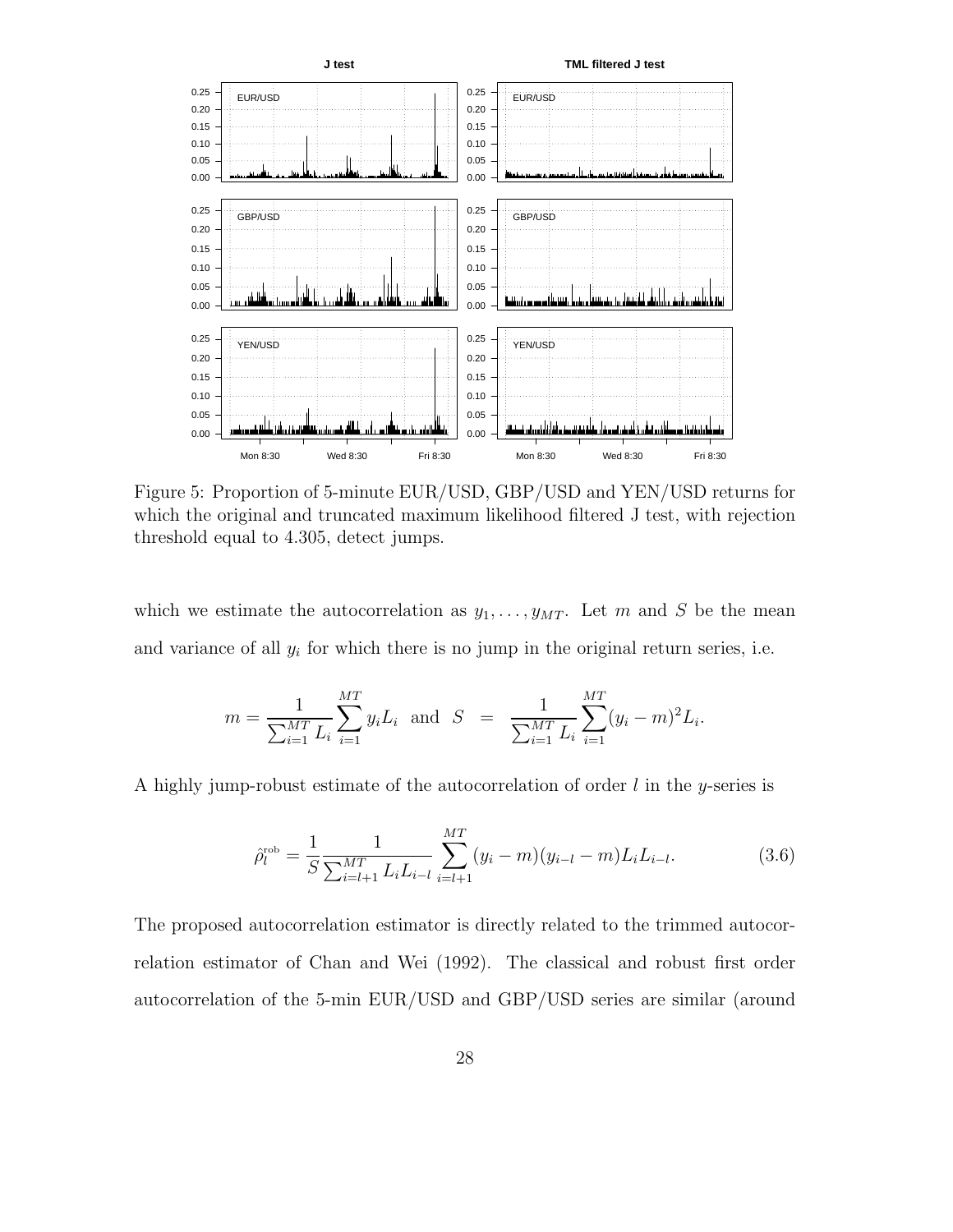

Figure 6: Classical and robust autocorrelation function of squared TML filtered 5 minute EUR/USD, GBP/USD and YEN/USD returns. The lags are expressed in number of days.

21% and 17% respectively), but the robust first order autocorrelation of the squared 5-minute YEN/USD return is 16% while the classical one is only 10%. The autocorrelation estimates are plotted in Figure 6. Note that for almost all lags the robust autocorrelations are higher than the classical ones and that the classical autocorrelation estimate in the GBP/USD and Yen/USD show rather large spikes. Making abstraction of these spikes, the classical and robust autocorrelation estimates display a slow and smooth decay for all three currencies.

Andersen and Bollerslev (1997a) develop a model that attributes the slow decay in the autocorrelations of squared high-frequency returns to the fact that market volatility reflects the aggregate impact of heterogeneous information arrivals. Under their model, market volatility has long memory. Moreover, their model implies that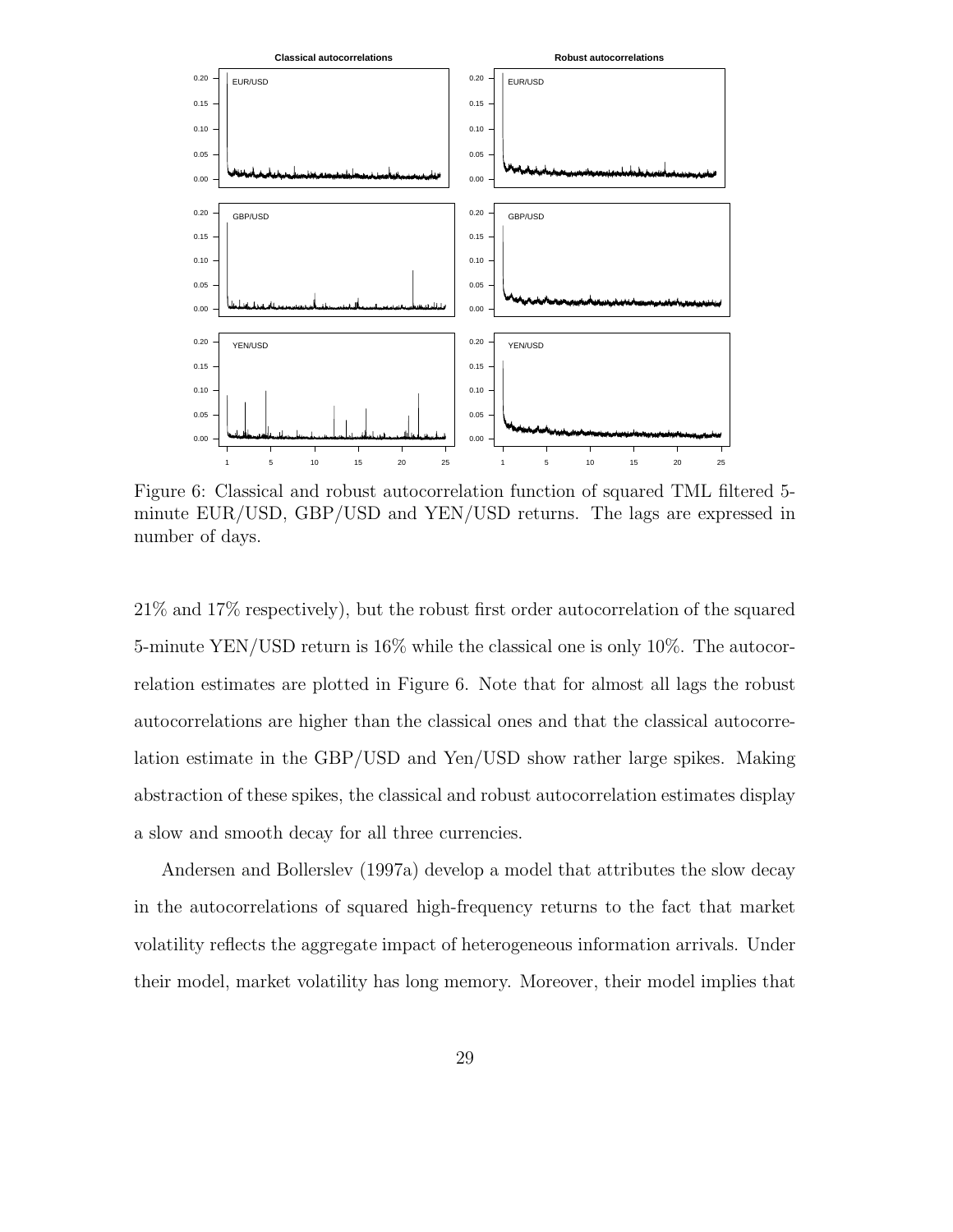Table 3: Minimum distance long memory estimate based on classical (ac) and robust (rac) autocorrelations of the absolute and squared TML filtered high-frequency EUR/USD, GBP/USD and YEN/USD returns.

|           | Absolute returns |      |         |      |         |      |         |      |         | Squared returns |         | $rac{\pi}{2}$<br>0.26<br>0.25<br>0.23 |  |  |  |  |
|-----------|------------------|------|---------|------|---------|------|---------|------|---------|-----------------|---------|---------------------------------------|--|--|--|--|
|           | EUR/USD          |      | GBP/USD |      | YEN/USD |      | EUR/USD |      | GBP/USD |                 | YEN/USD |                                       |  |  |  |  |
|           | ac               | rac  | ac      | rac  | ac      | rac  | aс      | rac  | ac      | $rac{\pi}{2}$   | ac      |                                       |  |  |  |  |
| $5$ -min  | 0.28             | 0.29 | 0.27    | 0.28 | 0.27    | 0.28 | 0.22    | 0.27 | 0.15    | 0.27            | 0.13    |                                       |  |  |  |  |
| $10$ -min | 0.27             | 0.28 | 0.26    | 0.27 | 0.25    | 0.27 | 0.21    | 0.26 | 0.14    | 0.26            | 0.12    |                                       |  |  |  |  |
| $15$ -min | 0.26             | 0.27 | 0.26    | 0.27 | 0.25    | 0.26 | 0.20    | 0.24 | 0.14    | 0.25            | 0.11    |                                       |  |  |  |  |
| $20$ -min | 0.25             | 0.26 | 0.25    | 0.26 | 0.24    | 0.26 | 0.20    | 0.24 | 0.14    | 0.25            | 0.14    | 0.23                                  |  |  |  |  |
| $30$ -min | 0.23             | 0.24 | 0.24    | 0.25 | 0.22    | 0.24 | 0.16    | 0.21 | 0.15    | 0.23            | 0.10    | 0.21                                  |  |  |  |  |
| $1-hr$    | 0.22             | 0.23 | 0.23    | 0.24 | 0.20    | 0.22 | 0.12    | 18   | 0.12    | 0.22            | 0.10    | 0.18                                  |  |  |  |  |

the long memory parameter d should be the same for squared and absolute highfrequency returns, and invariant to the frequency at which the returns are computed. We verify these predictions on our data in Table 3, where we report the Minimum Distance (MD) long memory parameter estimate proposed by Tieslau et al. (1996) for the k times 5-minute absolute and squared returns, with  $k = 1, 2, 3, 4, 6$  and 12 (that is 5, 10, 15, 20, 30 and 60-minute returns). This estimator is defined as the value of d that minimizes the sum of squared differences between the empirical and theoretical autocorrelations under an  $ARFIMA(0,d,0)$  process:

$$
\hat{d} = \operatorname{argmin}_{d} \sum_{l=1}^{L} (\hat{\rho}_l - \rho_l(d))^2,
$$
\n(3.7)

where  $\rho_l(d) = \prod_{i=1}^l$  $d+i-1$  $\frac{+i-1}{i-d}$ . Through a simulation study we verified that if this estimator is based on the sample autocorrelations, jumps induce a large downward bias in the long memory estimate. If the robust autocorrelations in (3.6) are used, the MD estimate remains accurate in the presence of jumps.

We see in Table 3 that the MD long memory estimate based on classical autocorrelations of squared returns is very different from the one using absolute returns. For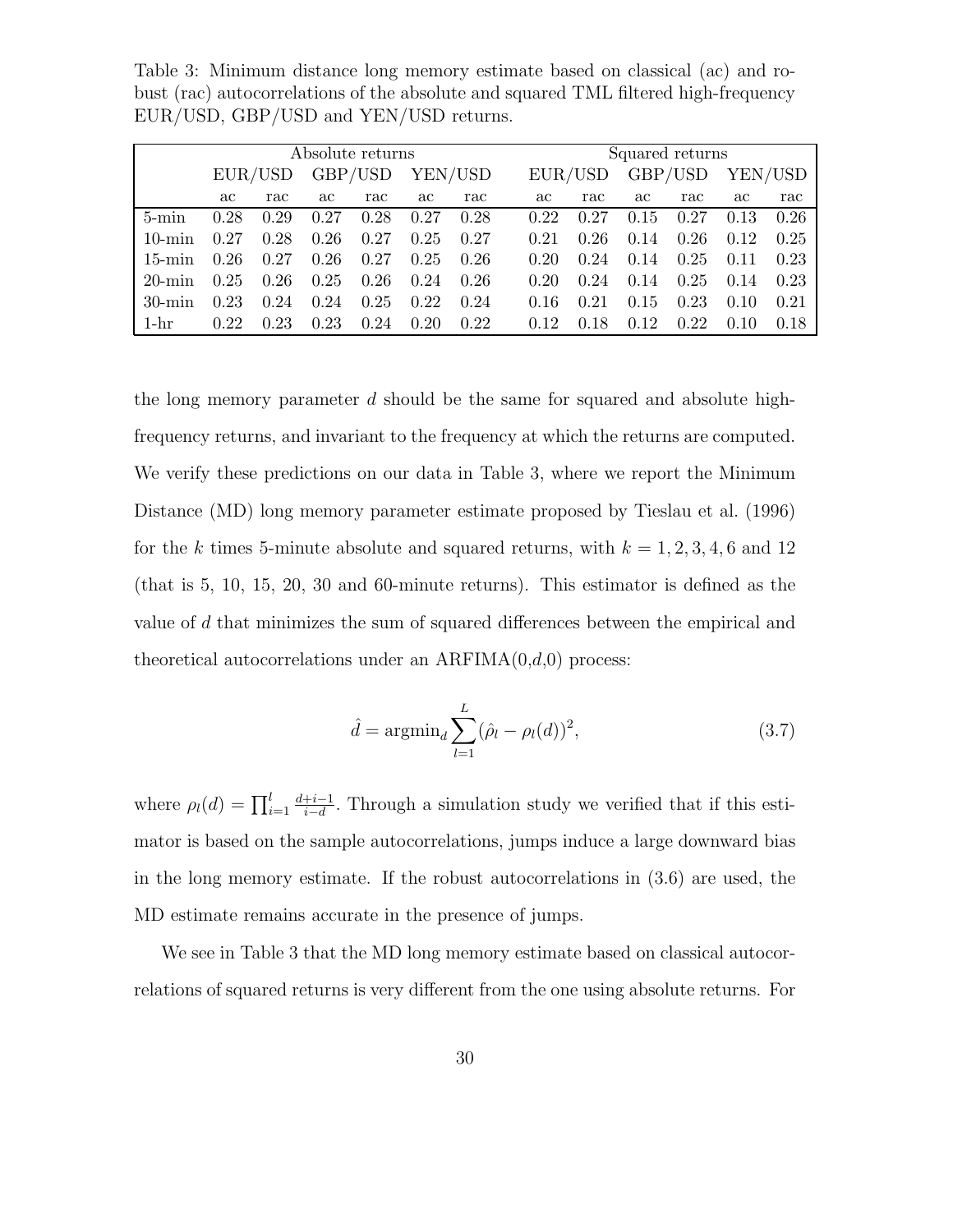the GBP/USD and Yen/USD data, the long memory estimate based on the classical autocorrelation of the absolute return series is, for all frequencies, approximately twice the corresponding estimate based on squared returns. If the robust autocorrelations are used, we obtain estimates of d confirming the first prediction of Andersen and Bollerslev (1997a), namely that their value is similar for absolute and squared returns. It seems however that both under the classical and robust approach, the long memory decreases if returns are computed over lower frequencies.

### 4 Conclusion

This paper develops jump robust techniques for the estimation of periodicity patterns in volatility and applies them to jump detection. We propose the weighted standard deviation and truncated maximum likelihood periodicity estimators as an alternative for Taylor and Xu (1997)'s non-parametric and Andersen and Bollerslev (1997b)'s parametric periodicity estimators, respectively. The new estimators are robust to price jumps. For the estimation of sufficiently smooth periodicity patterns, we recommend the truncated maximum likelihood estimator based on the flexible Fourier form, because of its high efficiency both in the absence and presence of jumps.

We show that the robust periodicity estimates can be used to increase the accuracy of intraday jump detection methods. Our simulation study indicates that filtering matters especially for the size of the test: the original test overdetects jumps at times of periodically low intraday volatility and underdetect jumps at times of periodically high intraday volatility. Filtering is also important to increase the power of the test to detect small jumps at times of periodically low volatility, such as on Sunday evening and at the Tokyo lunch time. Using the filtered jump test statis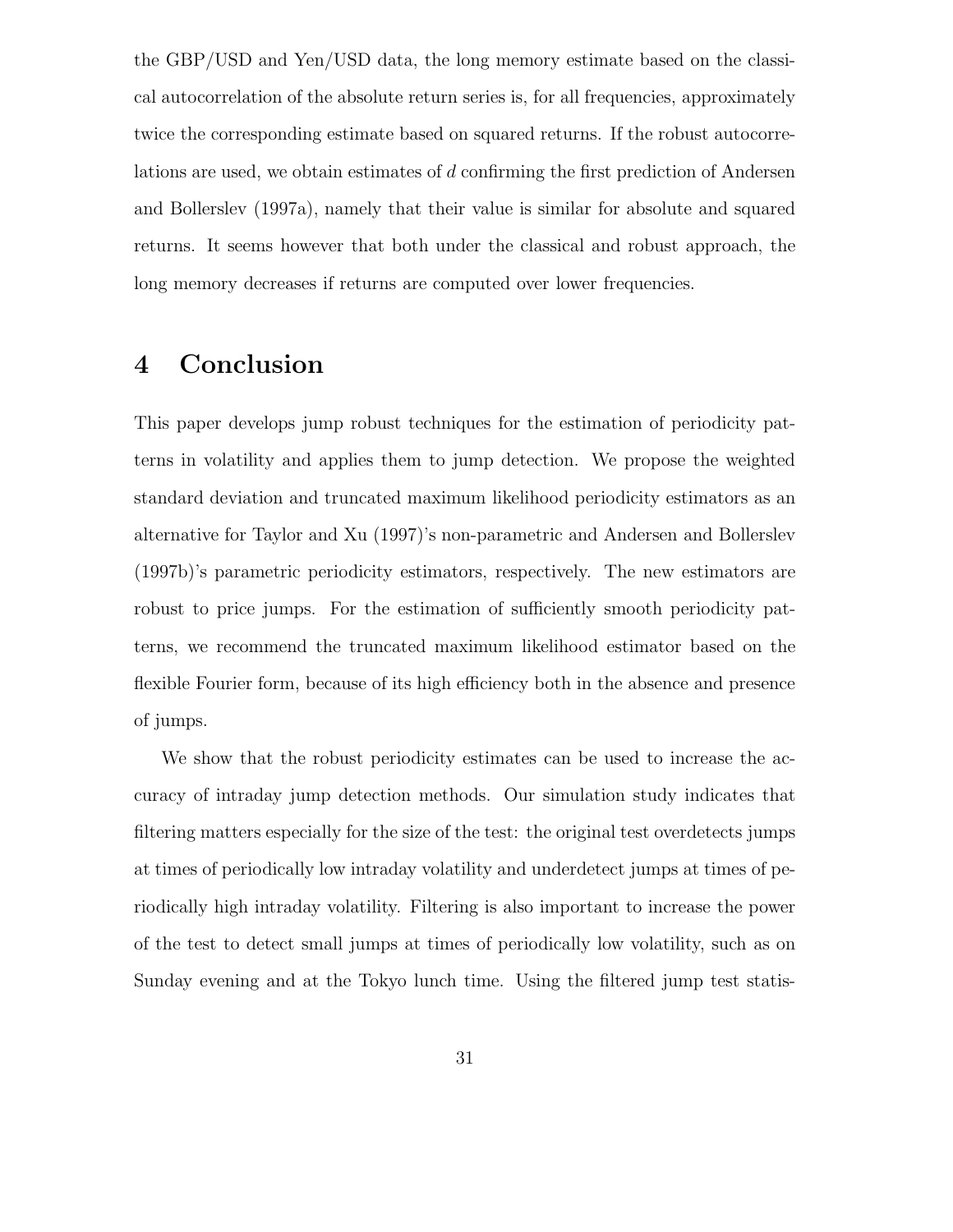tics, we detect significantly less jumps in the 5-minute EUR/USD, GBP/USD and YEN/USD returns for the intraday intervals during which macroeconomic news are regularly released.

### A Model for the periodicity factor

The regression model is similar to the one proposed by Andersen and Bollerslev (1997b). It specifies the log of the intraweek periodicity factor as a function of the Time of the Day interval  $\text{ToD}_i = 1, \ldots, 288$  and Day of the Week  $\text{DoW}_i = 1, \ldots, 5$ corresponding to the time point  $t_i = i\Delta$ :

$$
\log f_i = \theta_1 \frac{\text{ToD}_i}{M_1} + \theta_2 \frac{\text{ToD}_i^2}{M_2} + \sum_{j=1}^6 \theta_{3+j} \cos(\text{ToD}_i \frac{2\pi j}{M}) + \sum_{j=1}^4 \theta_{9+j} \sin(\text{ToD}_i \frac{2\pi j}{M})
$$
  
+  $(\theta_{14} + \theta_{15} \text{ToD}_i) I(\text{ToD}_i \le 36) I(\text{DoW}_i = 1)$   
+  $\sum_{d=1}^5 \sum_{b=1}^3 \theta_{16+3(d-1)+b} P_b(\text{ToD}_i; j) I(\text{ToD}_i \ge j_1) I(\text{DoW}_i = d)$   
+  $\sum_{d=2}^5 \sum_{a=2}^3 \sum_{b=1}^3 \theta_{31+6(d-2)+3(a-2)+b} P_b(\text{ToD}_i; j_a) I(\text{ToD}_i \ge j_a) I(\text{DoW}_i = d),$ 

where  $M_1 = M^{-1} \sum_{i=1}^{M} i = (M+1)/2$  and  $M_2 = M^{-1} \sum_{i=1}^{M} i^2 = (2M^2 + 3M + 1)/6$ are normalizing constants and  $P_b(t; j_a) = [1 - ((t - j_a)/M)^b](t - j_a)^{3-b}$  is a bth order Almond polynomials of t centered at  $j_a$ . We consider 3 centering points:  $j_1$ ,  $j_2$  and  $j_3$ , corresponding to the 2:30-2:35, 8:30-8:35 and 10:00-10:05 time intervals, respectively. The 2:30-2:35 polynomial is needed to accommodate for the increase in activity due to the opening of the European markets. The 8:30-8:35 and 10:00-10:05 polynomials are included to accommodate the increase in the periodic component of volatility due to the numerous releases of macroeconomic news in these intervals. The parameter vector  $\theta$  has 54 components.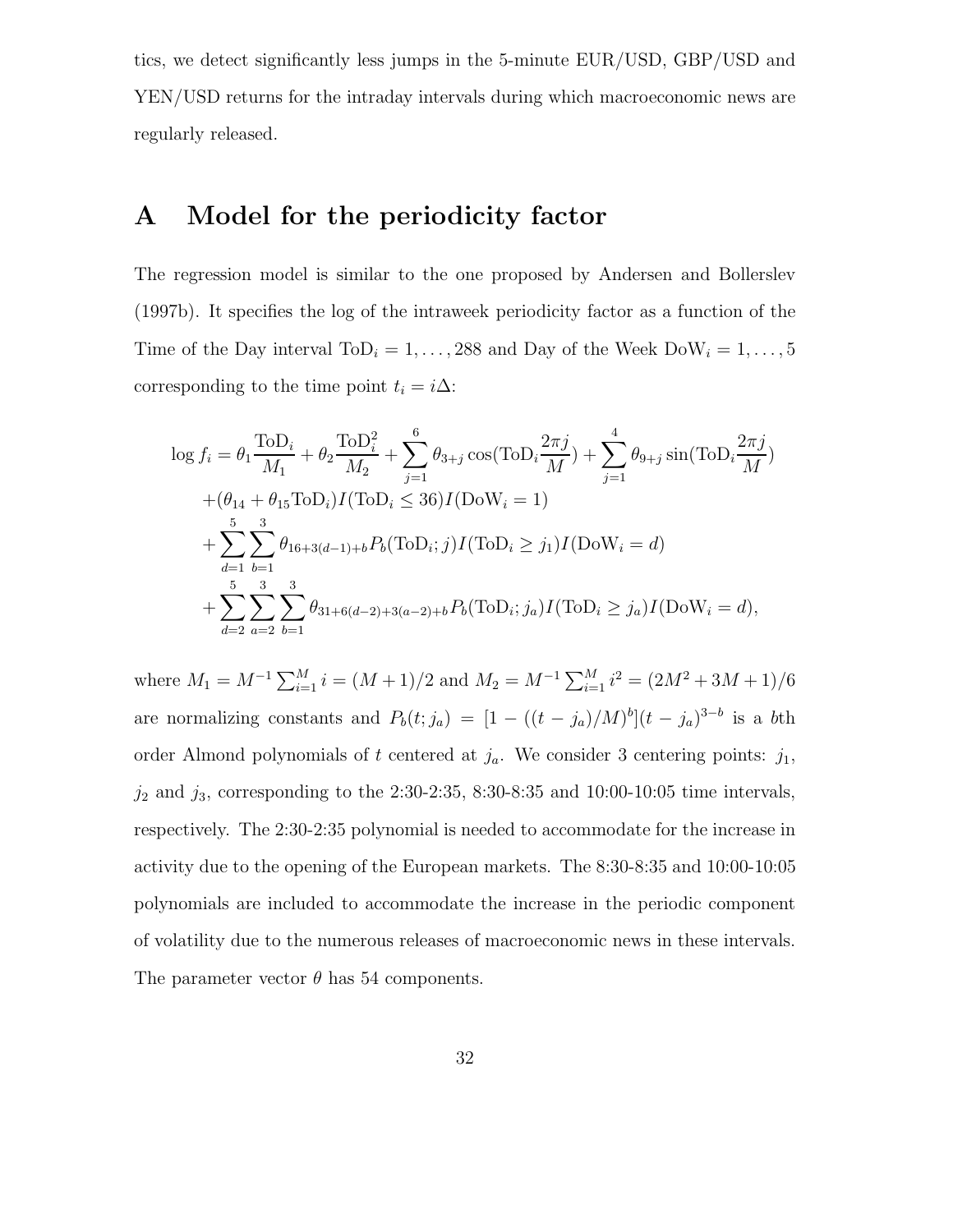## References

- Andersen, T. G. and T. Bollerslev (1997a). Heterogeneous information arrivals and return volatility dynamics: uncovering the long-run in high frequency returns. Journal of Finance 52, 975–1005.
- Andersen, T. G. and T. Bollerslev (1997b). Intraday periodicity and volatility persistence in financial markets. Journal of Empirical Finance 4, 115–158.
- Andersen, T. G. and T. Bollerslev (1998a). Answering the skeptics: yes, standard volatility models do provide accurate forecasts. International Economic Review 39, 885–905.
- Andersen, T. G. and T. Bollerslev (1998b). Deutsche Mark-Dollar volatility: intraday activity patterns, macroeconomic announcements, and longer run dependencies. Journal of Finance 53, 219–265.
- Andersen, T. G., T. Bollerslev, and A. Das (2001). Variance-ratio statistics and high-frequency data: testing for changes in intraday volatility patterns. *Journal* of Finance 56, 305–327.
- Andersen, T. G., T. Bollerslev, and F. Diebold (2007a). Roughing it up: including jump components in the measurement, modelling and forecasting of return volatility. Review of Economics and Statistics 89, 701–720.
- Andersen, T. G., T. Bollerslev, F. X. Diebold, and C. Vega (2003). Micro effects of macro announcements: Real-time price discovery in foreign exchange. American Economic Review 93, 38–62.
- Andersen, T. G., T. Bollerslev, and D. Dobrev (2007b). No-arbitrage semimartingale restrictions for continous-time volatility models subject to leverage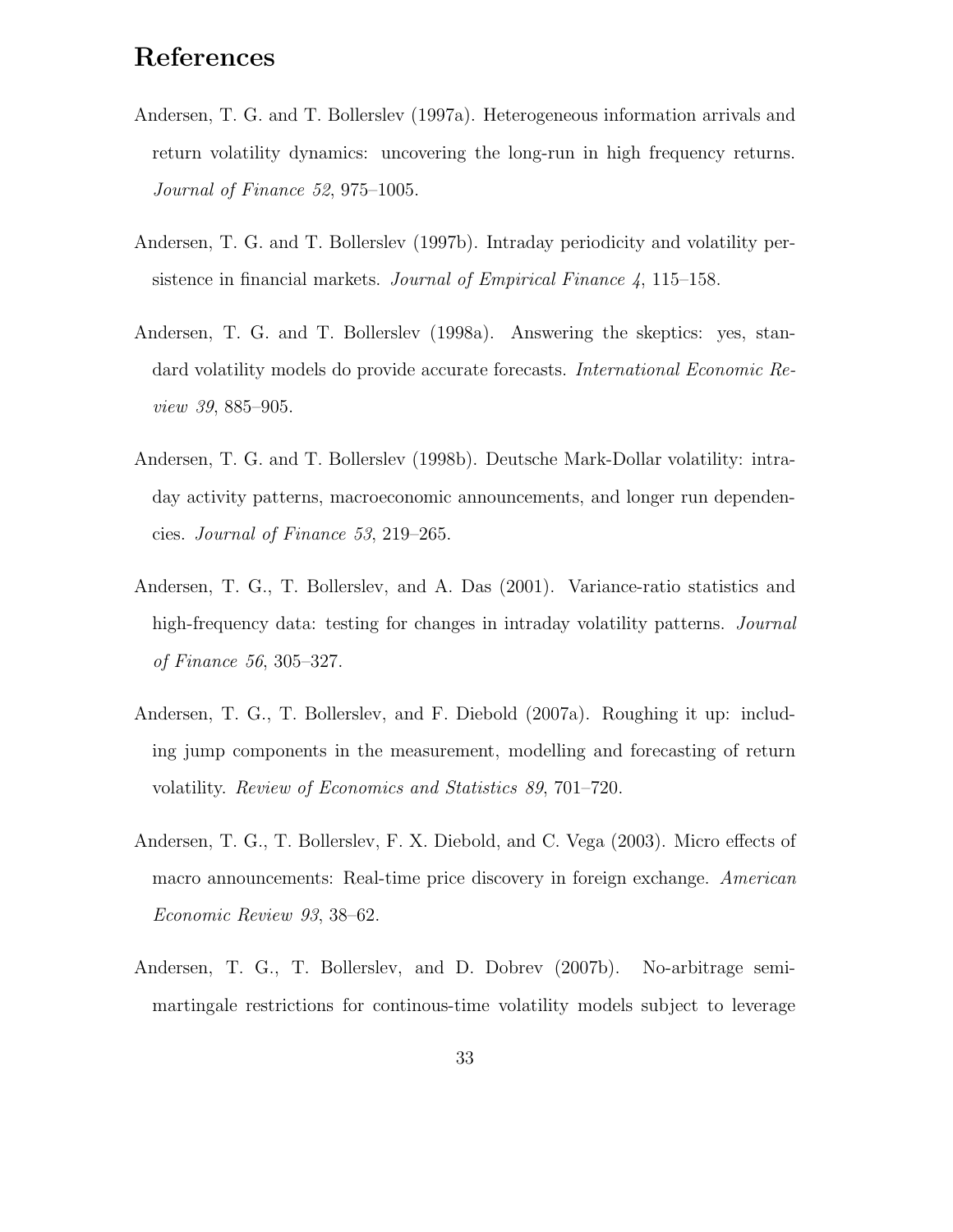effects, jumps and i.i.d. noise: Theory and testable distributional implications. Journal of Econometrics 138, 125–180.

- Areal, N. M. and S. J. Taylor (2002). The realized volatility of FTSE-100 futures prices. Journal of Futures Markets 22, 627–648.
- Barndorff-Nielsen, O. E. and N. Shephard (2004). Power and bipower variation with stochastic volatility and jumps. Journal of Financial Econometrics 2, 1–37.
- Beltratti, A. and C. Morana (2001). Deterministic and stochastic methods for estimation of intra-day seasonal components with high frequency data. Economic notes 30, 205–234.
- Bos, C. S. (2008). Model-based estimation of high frequency jump diffusions with microstructure noise and stochastic volatility. Mimeo.
- Boudt, K., C. Croux, and S. Laurent (2008). Outlyingness weighted covariation. Mimeo.
- Chaboud, A. P., S. V. Chernenko, and J. H. Wright (2008). Trading activity and exchange rates in high-frequency EBS data. Journal of the European Economic Association 6, 589–596.
- Chan, W. and W. Wei (1992). A comparison of some estimators of time series autocorrelation. Computational Statistics & Data Analysis  $14$ , 149-163.
- Dominguez, K. M. and F. Panthaki (2006). What defines 'news' in foreign exchange markets? Journal of International Money and Finance 25, 168–198.
- Ito, T., R. K. Lyons, and M. T. Melvin (1998). Is there private information in the FX market? The Tokyo experiment. Journal of Finance 53, 1111–1130.